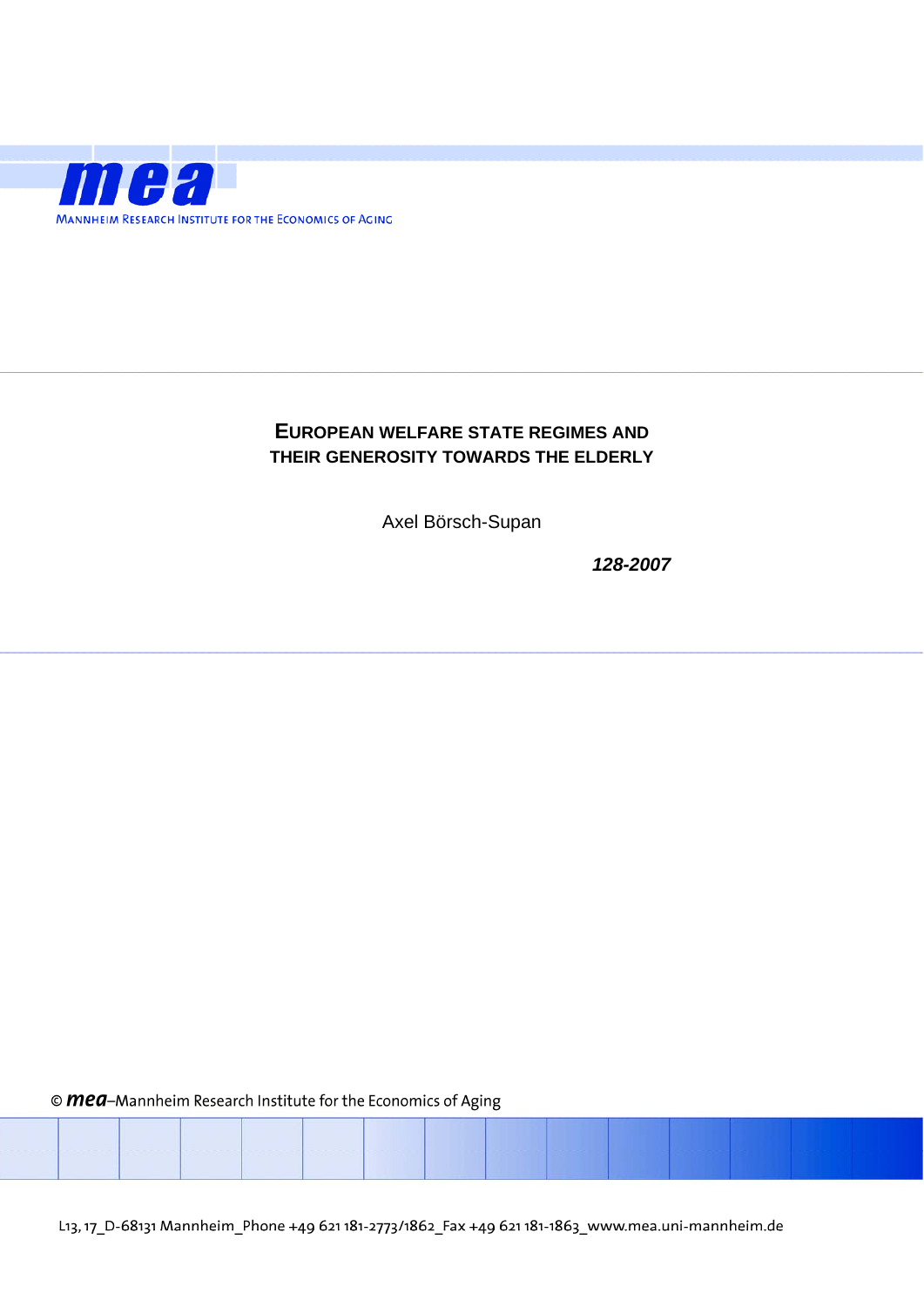# **European welfare state regimes and their generosity towards the elderly**

### **Axel Boersch-Supan**

## **Mannheim Research Institute for the Economics of Aging (MEA), University of Mannheim, Germany, and NBER, Cambridge, Mass., USA**

Paper for the Conference on "Government Spending on the Elderly", Levy Economics Institute of Bard College, April 28-29, 2006

*Revised Version: 02 July 2006*

#### **Abstract:**

The paper examines the generosity of the European welfare state towards the elderly. It shows how various dimensions of the welfare regimes have changed during the recent 10-15 years and how this evolution was related to the process of economic integration. Dimensions include general generosity towards the elderly and more specifically generosity towards early retirement and generosity towards the poor. Using aggregate data (EUROSTAT, OECD) as well as individual data (SHARE, the new Survey of Health, Ageing and Retirement in Europe), the paper looks at the statistical correlations among those types of system generosity and actual policy outcomes, such as unemployment and poverty rates among the young and the elderly, and the inequality in wealth, income and consumption. While the paper is largely descriptive, we also try to understand which economic and political forces drive social expenditures for the elderly in the European Union and whether spending for the elderly crowds out spending for the young.

*Email Address: [axel@boersch-supan.de](mailto:axel@boersch-supan.de)*

*Acknowledgements:* I am grateful for the comments by Sergio Nistico, Anette Reil-Held, Christina Wilke and the participants of the Conference on Government Spending on the Elderly at the Levy Economics Institute at Bard College. Olga Novikova provided very able research assistantship.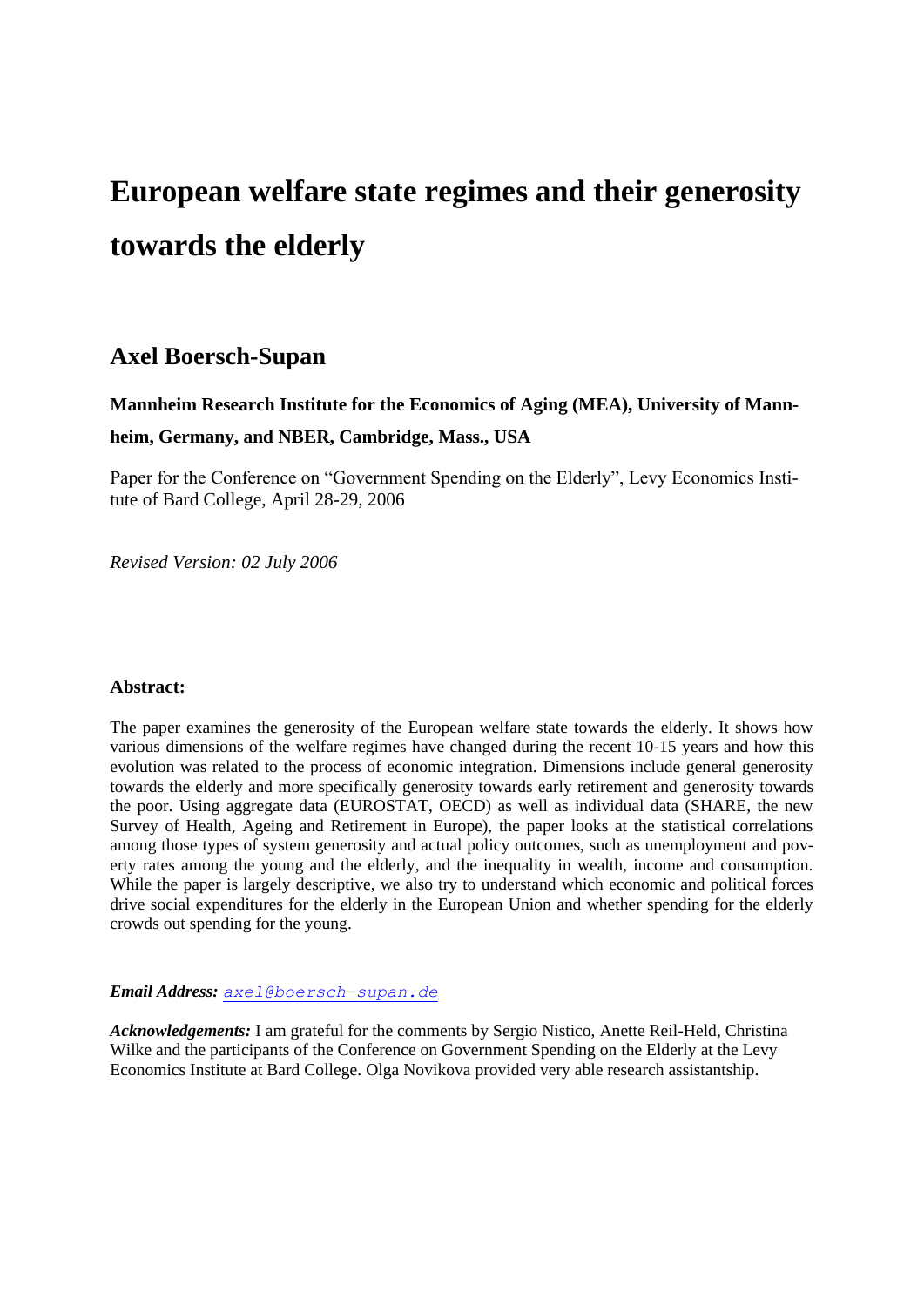# **European welfare state regimes and their generosity towards the elderly**

## **Axel Boersch-Supan**

## **1. Introduction**

Europe is known for its well-developed welfare state, particularly if seen from the US American perspective. The GDP share of social expenditures of the EU15 countries in the year 2001 was 23.9 percent vis-à-vis 14.7 percent in the US (OECD Factbook 2006). Some think that the European welfare state is too large because it crowds out economic activities. Indeed, GDP per capita in the US is almost 50 percent higher than the average of the EU15 countries, see Figure 1.



*Figure 1: GDP per capita (EU25=100)*

Discomfort with this figure, however, is limited in Europe. Europeans cite their longer leisure time, their lower income inequality and their longer life expectancy, see Figure 2.

*Figure 2: Income inequality, leisure time and life expectancy at birth*

|                  | <b>Annual workhours</b> | Gini  | Life Expectancy at birth |
|------------------|-------------------------|-------|--------------------------|
| EU <sub>15</sub> | 1,690                   | 30.05 | 79.0                     |
| US.              | 1,920                   | 35.67 | 77 2                     |

Source: OECD Factbook 2006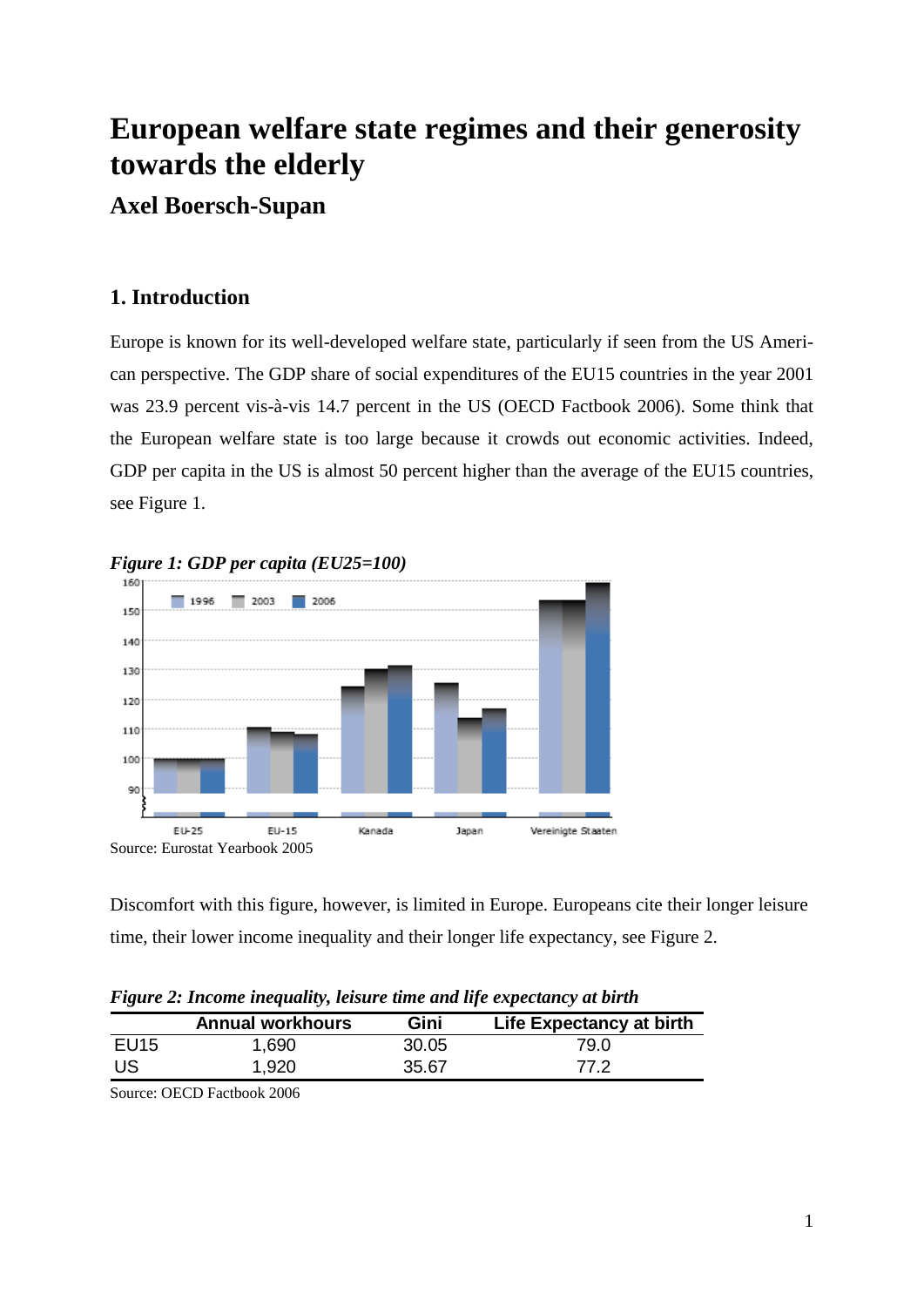This balance may become upset by the demographic aging process. The European population is already much older than the US population, and population aging continues at a faster rate than in the US due to the lower European fertility rate (Figure 3).



*Figure 3: Population aging in Europe and the US: Percentage age 65 and older*

Source: UN population projections, 2002 Revision.

Europe now is as old (measured as share of individuals aged 65 and older) as the US is projected in 2017. Even more dramatic is the aging of Europe past the year 2025: While Europe will continue to age, the proportion of elderly in the US will stay relatively stable.

Aging implies more social security expenditures towards the elderly (pensions, health care, long-term care) per capita, and a forteriori per young and/or employed person. Will the expenditures for the elderly blast the welfare state? Will the welfare state disable itself because the incentive effects created by ever increasing tax and contribution rates will crowd out economic activity, thus eroding the tax base which finances the welfare state? Will spending for the elderly crowd out spending for young families and education, undermining fertility and productivity?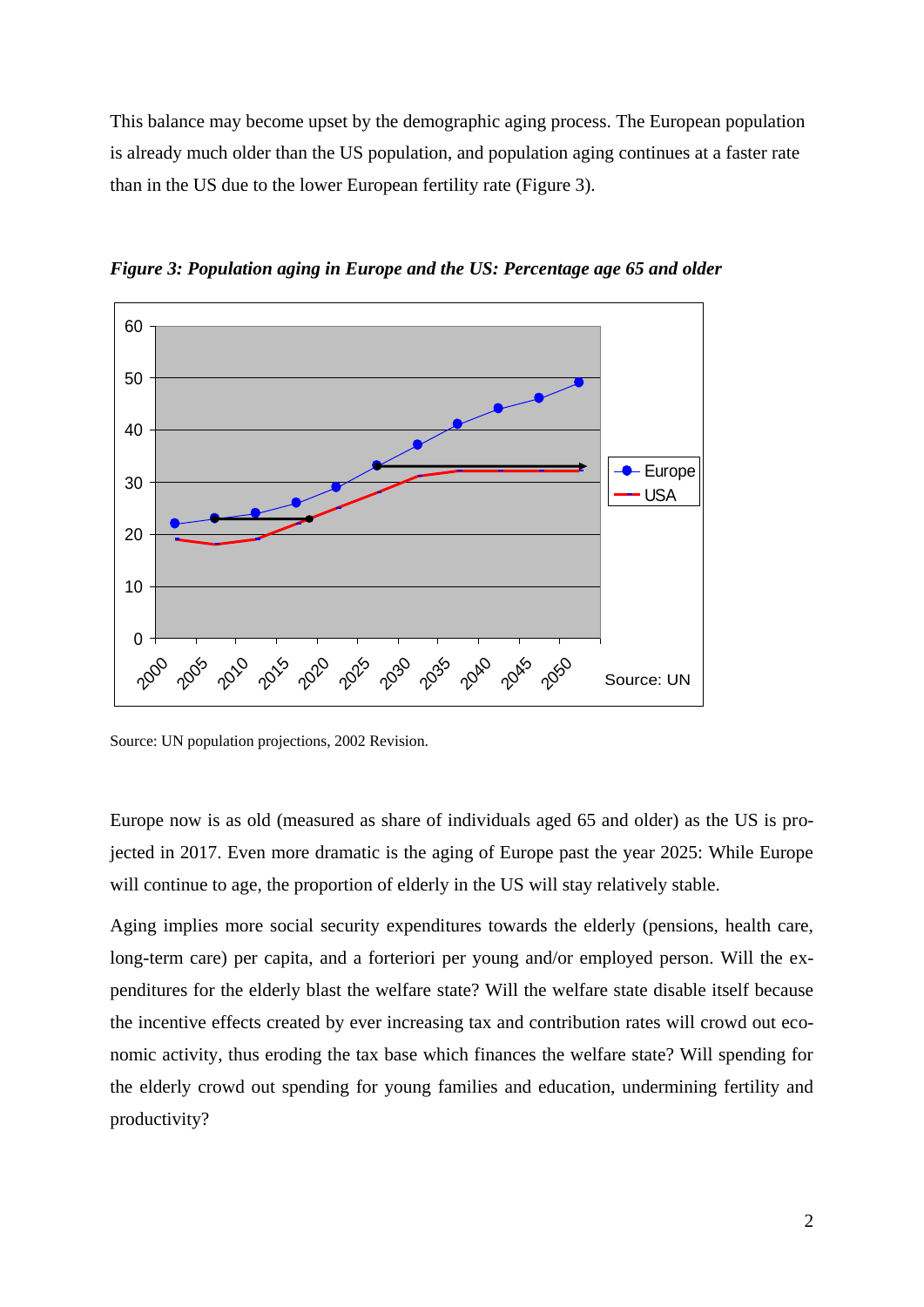This paper uses aggregate data (official statistics from EUROSTAT and OECD) as well as individual data (from SHARE, the new Survey of Health, Ageing and Retirement in Europe) in order to show the statistical correlations among various dimensions of welfare state generosity. It has a simple structure: System description – Outcomes – Causes. Section 2 describes the European welfare states and their evolution during the European integration process. It compares their generosity to the elderly with the generosity towards the young. Section 3 looks at actual policy outcomes, such as unemployment and poverty rates among the young and the elderly, and the inequality in wealth, income and consumption. We also look at noneconomic outcomes such as health and longevity. Section 4 makes a few steps in the direction of a causal analysis: Why has the generosity of the European welfare state evolved as it did? We offer some demographic and political economy reasons, and collect some evidence on incentive effects. Section 5 concludes.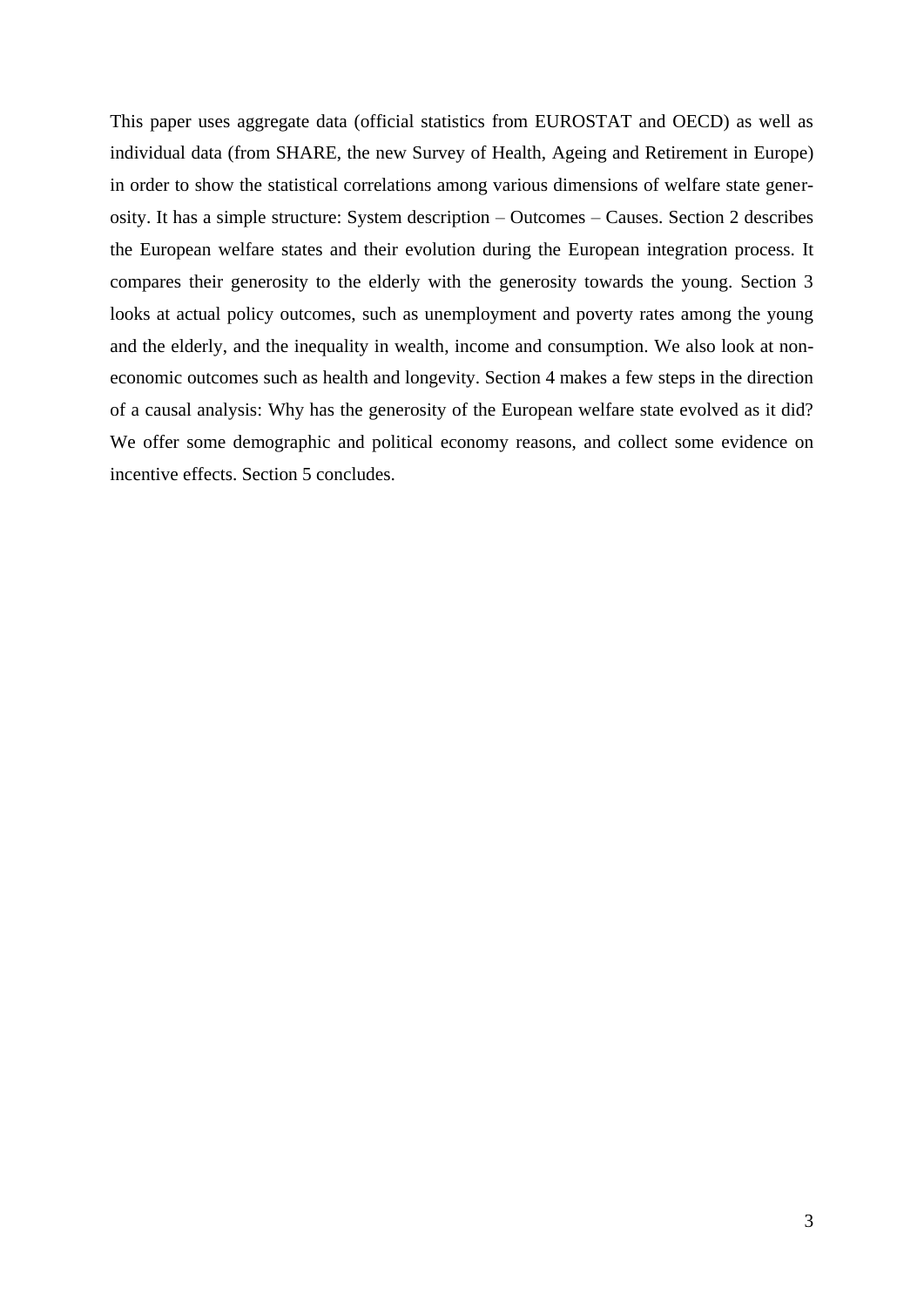#### **2. European Welfare States**

This section describes the European welfare states and their evolution during the European integration process. We first look at the general size of the welfare states, then at their generosity towards the elderly, and finally at expenditures targeted to the young.

#### **2a. General Generosity: Size of the welfare states**

The size of the welfare state – usually measured as the share of GDP devoted to social expenditures – varies a great deal in Europe, although almost all European countries feature the distinctively higher share than the US that was mentioned before. The Scandinavian countries, notably Sweden, have the highest social expenditure shares, Ireland the lowest.



*Figure 4: Size of the Welfare State (Social Expenditures per GDP, in Percentages)*

The European Union in general, and particularly the Scandinavian countries, experienced a retrenchment of the welfare states in the early 1990s. Quite interesting is the opposite development in Ireland and Portugal, the poorest countries of the EU in the 1980s. While Portugal increased the GDP share of social expenditures throughout the observation period depicted in

Source: OECD Factbook 2006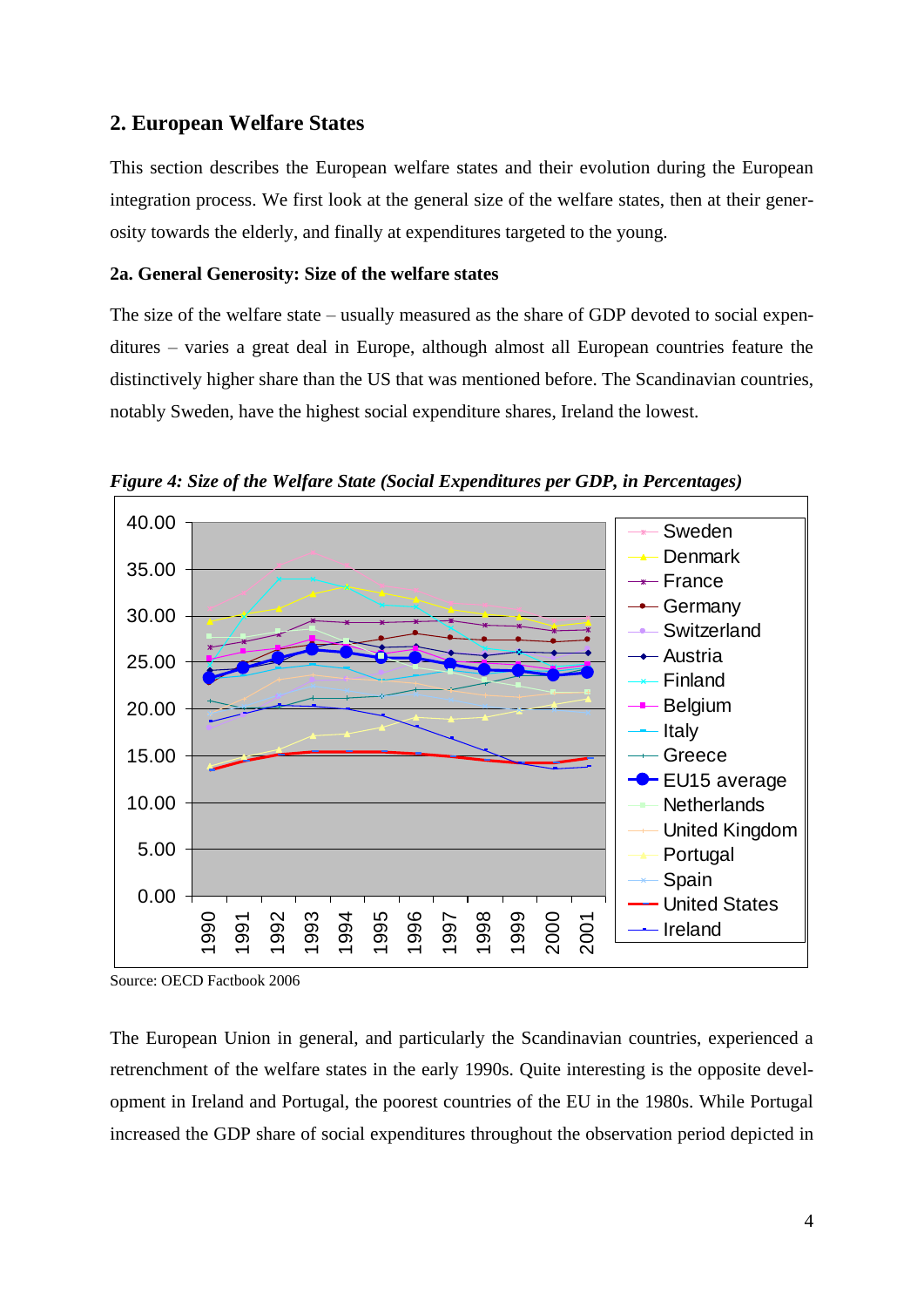Figure 4, Ireland did not increase social expenditures nearly as fast as their GDP, resulting in the only social expenditure share that is lower than the US.

Generosity may more appropriately be defined as per capita social spending, in purchasing power parity terms. This is depicted in Figure 5. According to this measure, Switzerland, Sweden and Denmark are most generous to their citizens, Ireland and the Mediterranean countries are the least generous welfare states. Of those five countries, however, Italy is much closer to the EU15 average, while the other four countries feature a remarkable gap in per capita social expenditures vis-à-vis the rest of the pre-accession European Union.



*Figure 5: Size of the Welfare State (Social Expenditures per Capita, in Euro PPP)*

Source: Eurostat Data Archive 2005

Figure 5 also reveals that the growth rates of per capita spending are almost identical for all EU15 countries. While Italy features a particularly low increase, Ireland a particularly large one, these differences are relatively small and there is little sign of convergence. European integration has not – at least no so far – led to an equalization of per capita social expenditures. There is, however, some sign of convergence in the GDP share of social expenditures, see the preceding Figure 4. Overall, the variety of the European welfare states is large; larger than the three or four archetypical welfare state models a la Esping-Andersen (2003) suggest.

The following subsection will deepen this point. We will split social expenditures in three parts: spending that can be reasonably clearly be targeted to the elderly (mainly pensions, see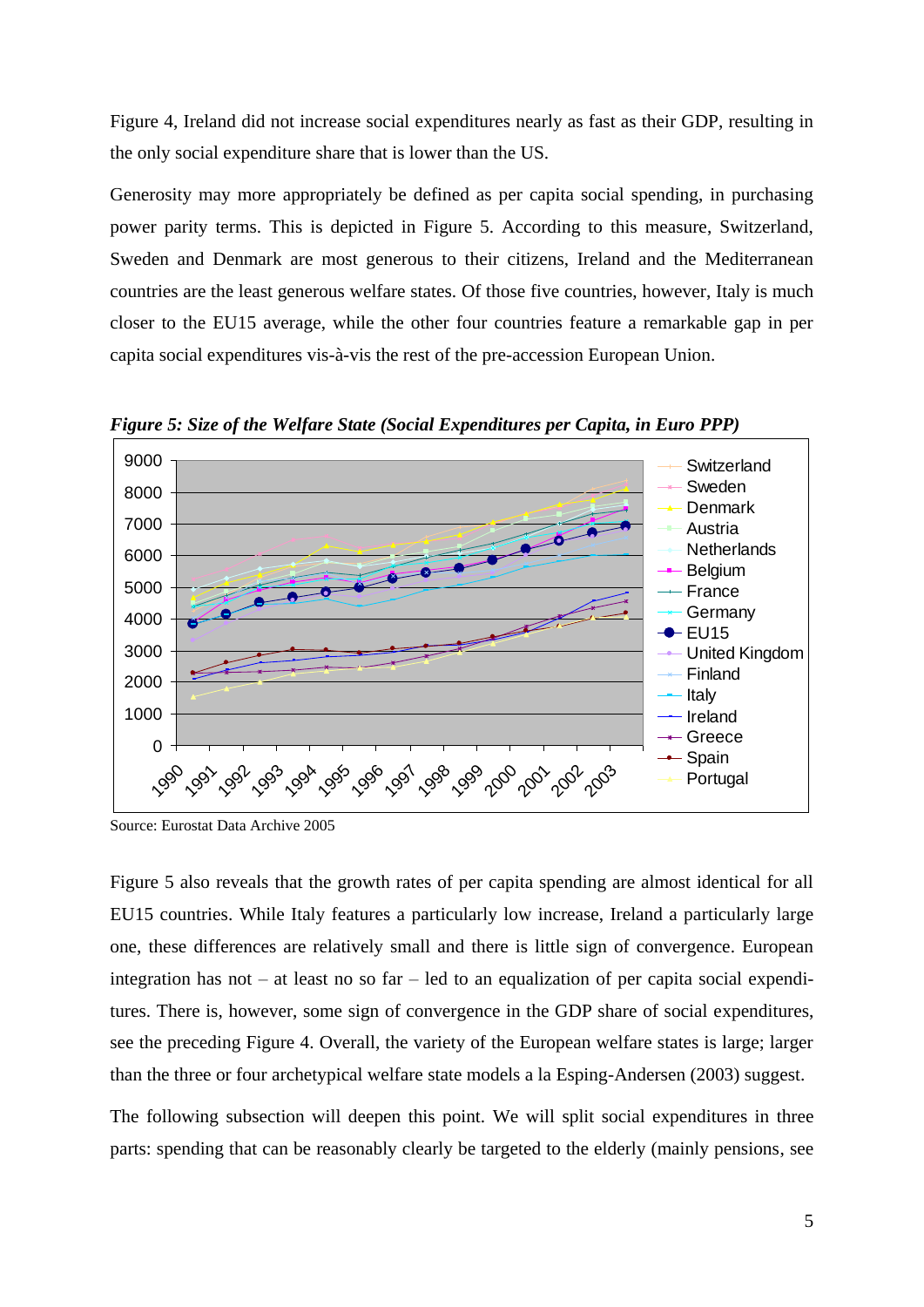the following subsection 2b); spending that can be reasonably clearly be targeted to the young (mainly education and family allowances, subsection 2c); and spending which may go to the young and the old as well as the middle aged (e.g. healthcare; this is contained in the figures of this subsection but will not be analyzed separately).

#### **2b. Generosity towards the elderly**

Spending for the elderly – here defined as expenditures for old-age, disability and survivor pensions – is actually diverging in Europe, see Figure 6. Sweden and Austria spend most for the elderly on a per capita basis, and Ireland spends the least, with a remarkable gap. Portugal, Spain and Greece have increased their spending on the elderly, but not so much as to converge with the rest of the EU15.



*Figure 6: Social Expenditures Dedicated to the Elderly (per capita, in Euro PPP)*

Holding total social spending constant, the picture is remarkably different, see Figure 7. Italy and Ireland stand out: Italy spends about 70 percent of the entire social budget on the elderly, 15 percentage points more than the EU15 average, while Ireland spends less than a third of its

Source: Eurostat Data Archive 2005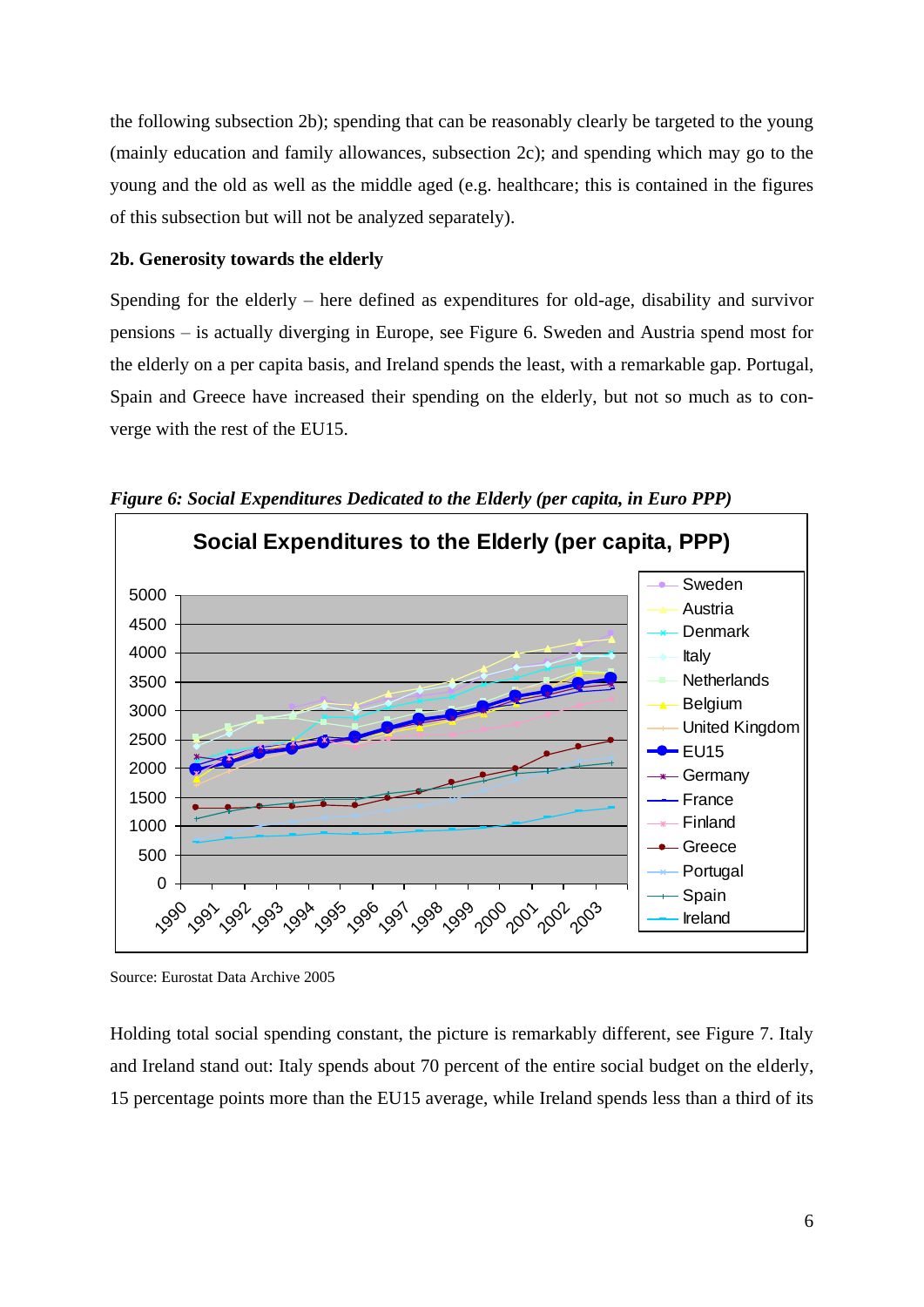social budget on the elderly, 25 percentage points less than the EU15 average. Essentially, these expenditure shares have stayed constant over the last 15 years.



*Figure 7: Share of Social Expenditures Dedicated to the Elderly (Percentages of Total)*

Source: Eurostat Data Archive 2005

#### **2c. Generosity towards the young**

Figure 8 corresponds to Figure 7 and shows the share of the social budget devoted to the young – defined as family and child support, education and unemployment benefits. It is not the flip side of Figure 7 because health care and a variety of smaller social transfers which go to both young and old are not included in Figures 7 and 8.

While Italy and Ireland still stand out as extreme, at least in recent years, they do not stand out as extremely as with regards to the share of the social budget devoted to the elderly. Remarkable is the great variety of spending shares to the younger generations in Europe: it ranges from about 5 percent to about 30 percent of the social budget.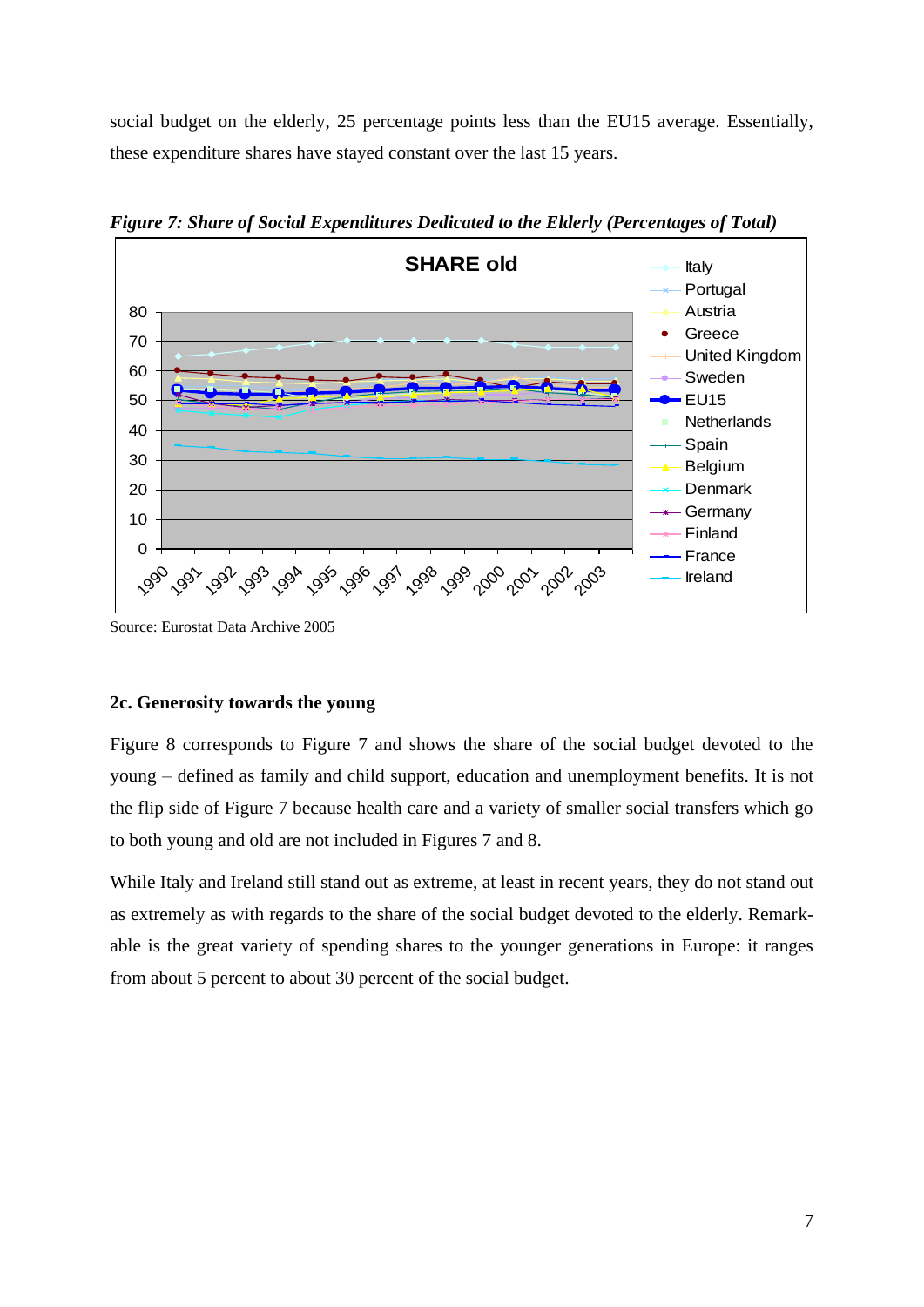

*Figure 8: Share of Social Expenditures Dedicated to the Young (Percentages of Total)* 

Source: Eurostat Data Archive 2005

Equally different are the per capita expenditures, see Figure 9. Here, Denmark and the other Scandinavian countries stand out.

*Figure 9: Social Expenditures Dedicated to the Young (per capita, in Euro PPP)*



Source: Eurostat Data Archive 2005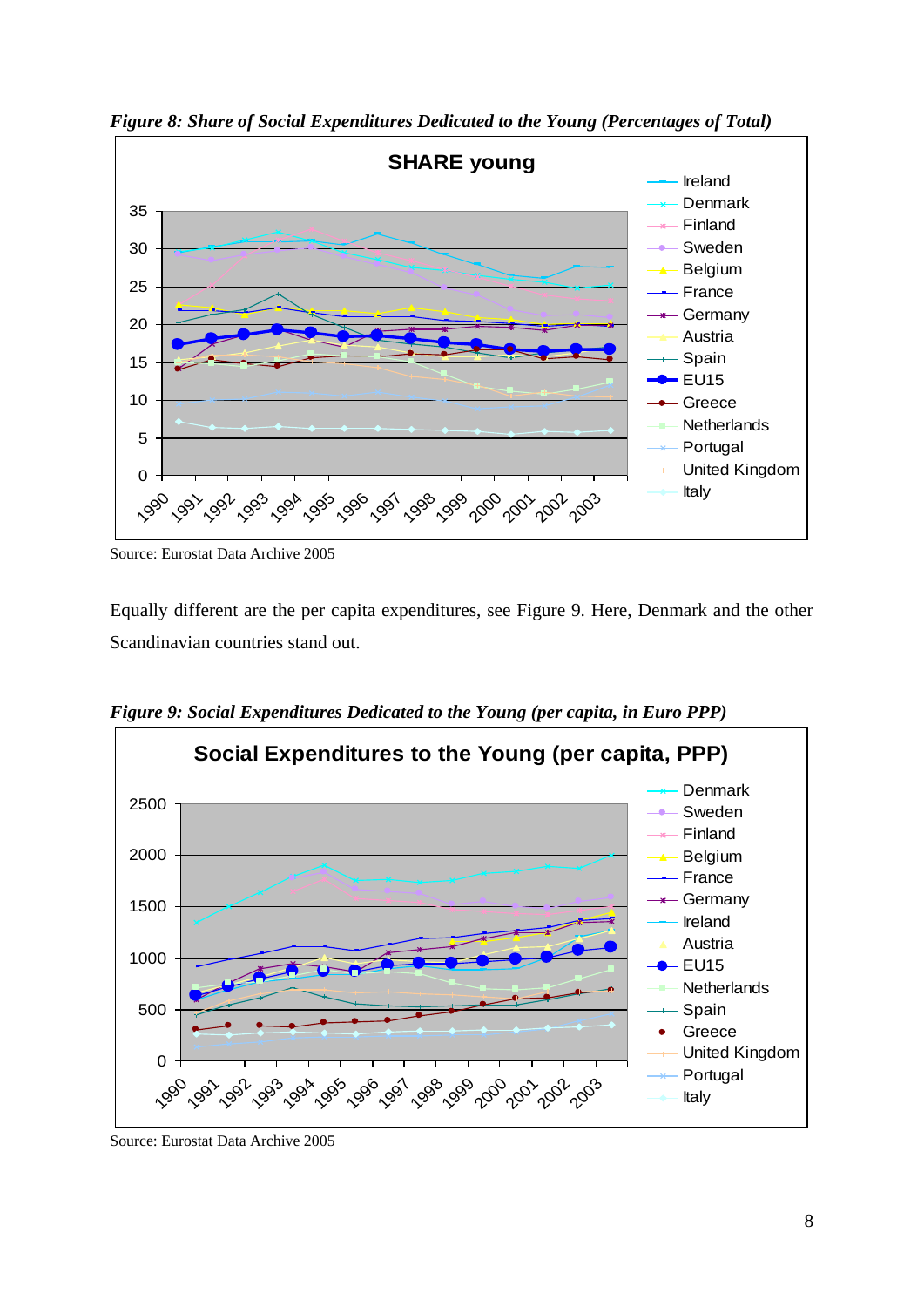#### **2d. Old vs. young: relative generosity, crowding out**

The resulting picture emerges quite clearly, see Figure 10. Here the share of the social budget devoted to the elderly (Figure 7) is divided by the share of the social budget devoted to the young (Figure 8). For the pre-accession European Union, this ratio is about 3 and has not changed very much between 1990 and 2003. Relative to this benchmark, the Netherlands, Portugal, the United Kingdom, and, by far most pronounced Italy, lean their generosity more towards the elderly, while Ireland, the Scandinavian countries, Belgium, France and Germany spend a relatively larger share of their social budgets on the young.

*Figure 10: Relative Generosity to the Elderly vs. the Young (Social Expenditure Shares to the Elderly divided by Social Expenditure Shares to the Young)*



Source: Eurostat Data Archive 2006

The ratio in Figure 10 has not changed very much between 1990 and 2003: national spending patterns have stayed rather constant and different from each other throughout this time period, in spite of an accelerated European integration process.

Does this stark cross-sectional variation within Europe teach us something about crowding out? Do we have evidence that spending on the elderly crowds out spending on the young?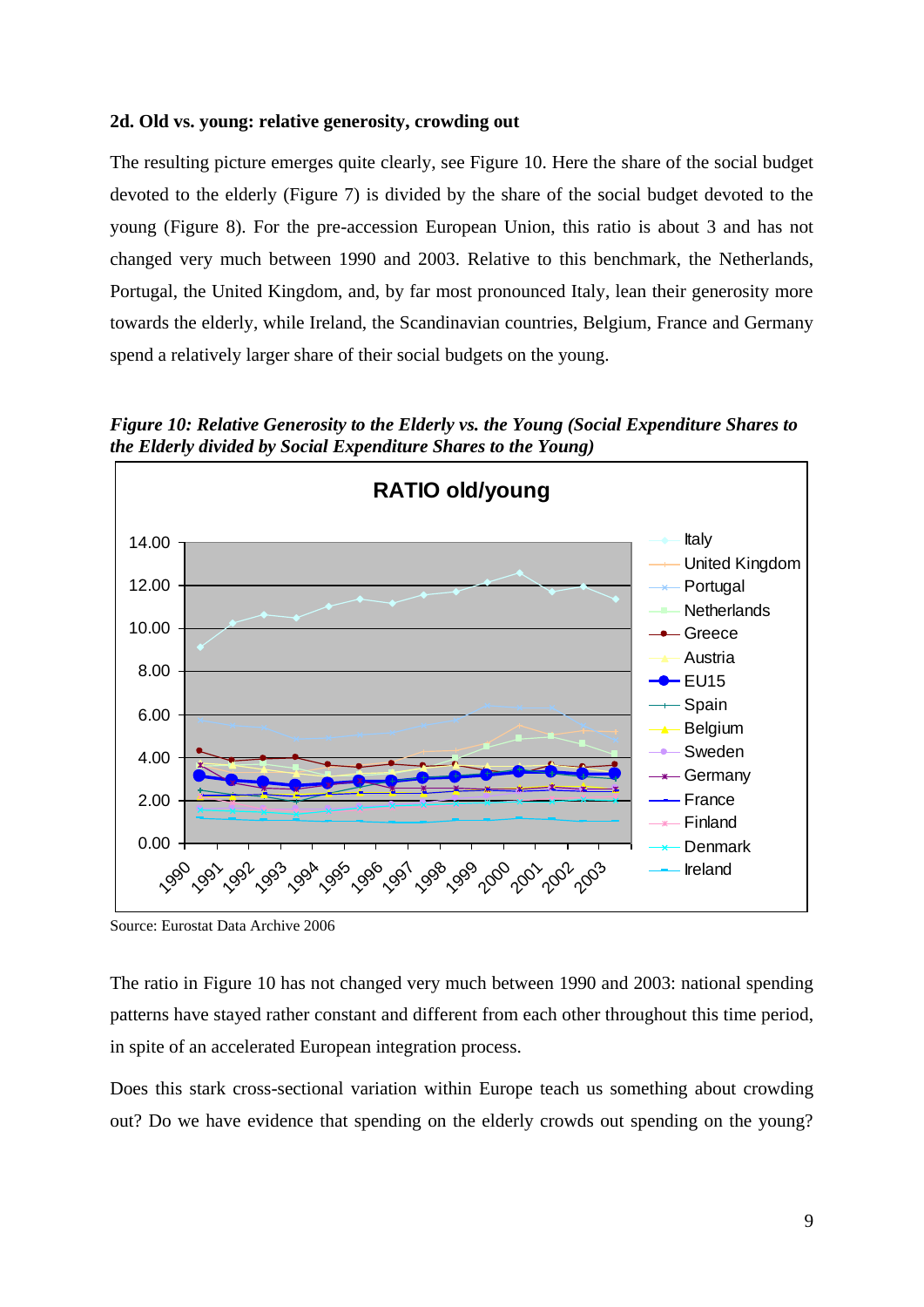Figure 11 sheds some light on this question. It plots the per capita social expenditures (in Euro at purchasing power parity) depicted in Figures 6 and 9 against each other.



*Figure 11: Relative Generosity to the Elderly vs. the Young (Expenditure per capita devoted to the elderly versus per capita spending devoted to the young, Euro PPP)*

This picture reveals no evidence for a negative correlation between the spending share for the elderly and the spending share for the young. More formally, a pooled regression through the points in Figure 11 yields a positively significant coefficient with an  $R^2$  of 0.27. The time series correlation of the EU15 average has about the same slope and an  $R^2$  of 0.85; and a crosssectional regression for the 2003 values features a slightly smaller, but still positively significant coefficient with an  $\mathbb{R}^2$  of 0.12. The positive correlation can be interpreted as evidence, that the welfare states have expanded without much of a trade-off between spending towards the elderly and spending towards the poor.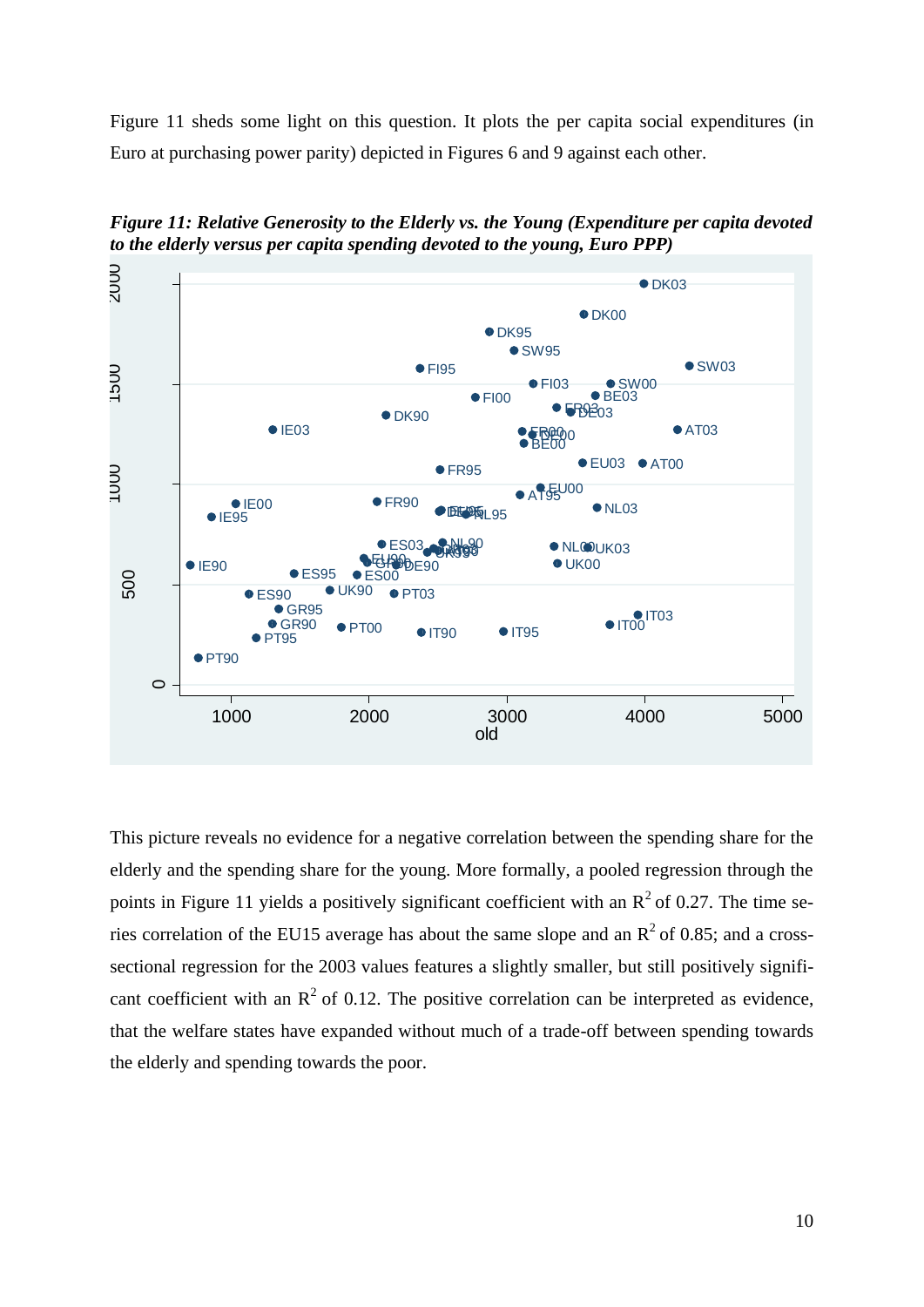Figure 12 repeats this exercise on the basis of spending shares (measured as percentage of GDP). This figure seems to show less of a positive correlation, and, in the case of Italy, maybe even a negative correlation.



*Figure 12: Relative Generosity to the Elderly vs. the Young (Social expenditures devoted to the elderly versus social expenditures devoted to the young; percentage of GDP)*

More formally, Figure 13 displays a set of time-series regressions by country based on the above data. Indeed, Italy exhibits a negative coefficient but it is insignificant. In about half of the European countries, the regression produces a significant slope. In all of these cases, the slope is a positive one. The aggregate EU15 regression also features a positive slope, although not significant at conventional levels.

We conclude that there is little evidence for a crowding out effect between being generous to the elderly and being generous to the young. Social spending for the elderly and the young expanded and contracted pretty much in synch with the overall social budget, which increased considerably in absolute terms (Figure 5) and consolidated relative to GDP (Figure 4).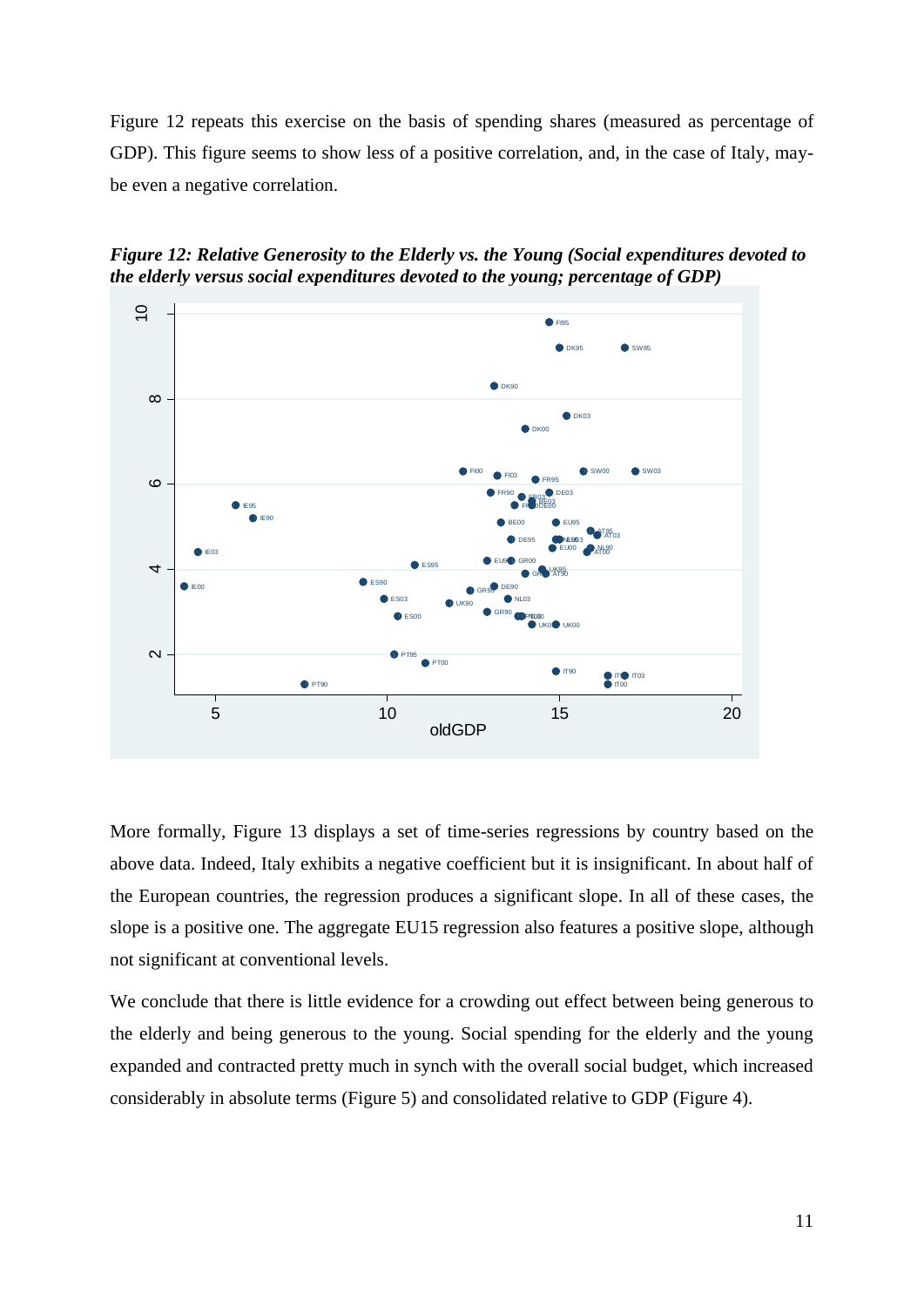|           |         | Country Coef. Std. Err. t-stat |        | P>  t | [95% Conf. Interval] |      |
|-----------|---------|--------------------------------|--------|-------|----------------------|------|
|           |         |                                |        |       |                      |      |
| EU        | 0.97    | 0.60                           | 1.6    | 13%   | $-0.34$              | 2.29 |
| IT        | $-2.24$ | 2.04                           | $-1.1$ | 29%   | $-6.68$              | 2.19 |
| <b>DK</b> | $-0.13$ | 0.23                           | $-0.6$ | 57%   | $-0.63$              | 0.36 |
| <b>UK</b> | $-0.02$ | 0.39                           | $-0.1$ | 95%   | $-0.87$              | 0.82 |
| <b>BE</b> | 0.78    | 0.90                           | 0.9    | 44%   | $-1.72$              | 3.27 |
| ES        | 0.27    | 0.17                           | 1.5    | 15%   | $-0.11$              | 0.64 |
| <b>FR</b> | 0.78    | 0.44                           | 1.8    | 10%   | $-0.18$              | 1.74 |
| <b>AT</b> | 1.17    | 0.37                           | 3.1    | $1\%$ | 0.36                 | 1.99 |
| <b>SW</b> | 0.30    | 0.09                           | 3.4    | $1\%$ | 0.10                 | 0.50 |
| DE        | 0.96    | 0.24                           | 4.0    | 0%    | 0.43                 | 1.48 |
| <b>NL</b> | 1.16    | 0.21                           | 5.6    | 0%    | 0.71                 | 1.61 |
| <b>PT</b> | 3.60    | 0.62                           | 5.8    | 0%    | 2.26                 | 4.94 |
| GR        | 1.89    | 0.32                           | 5.9    | 0%    | 1.19                 | 2.58 |
| FΙ        | 0.64    | 0.06                           | 9.9    | 0%    | 0.49                 | 0.79 |
| ΙE        | 0.96    | 0.09                           | 10.2   | 0%    | 0.76                 | 1.17 |

*Figure 13: Time-series regressions of social expenditure share devoted to the elderly on social expenditure share devoted to the young (percentage of GDP)*

Source: Author's regressions based on the data depicted in Figure 12.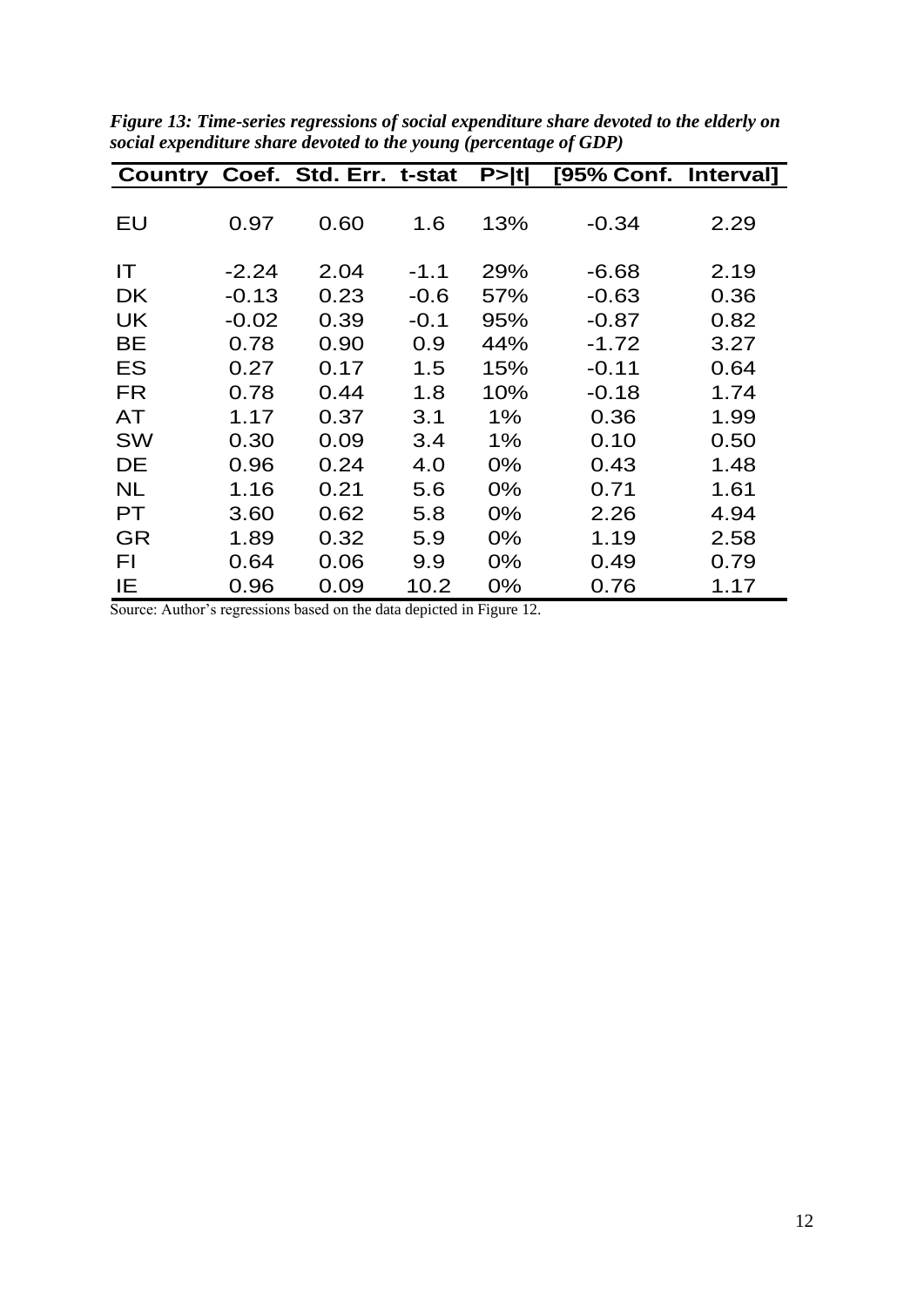#### **3. Policy outcomes**

Section 3 looks at actual policy outcomes, such as unemployment and poverty rates among the young and the elderly, and the inequality in wealth, income and consumption. We also look at non-economic outcomes such as health and longevity. Most of this section is based on the SHARE data, the Survey of Health, Aging and Retirement in Europe, collected in 2004.

#### **3a. Income levels**

Figure 14 examines the actual relative income level of pensioners. It distinguishes young (aged 72 and younger) and old retirees (aged 73 and older) and relates their net public and private income to the total net income of working individuals aged between 50 and 64.



*Figure 14: Income level of retirees (age 72 and less/age 73 and more) relative to income of working persons aged 50 to 65*

Source: Wilke (2006), based on SHARE 2004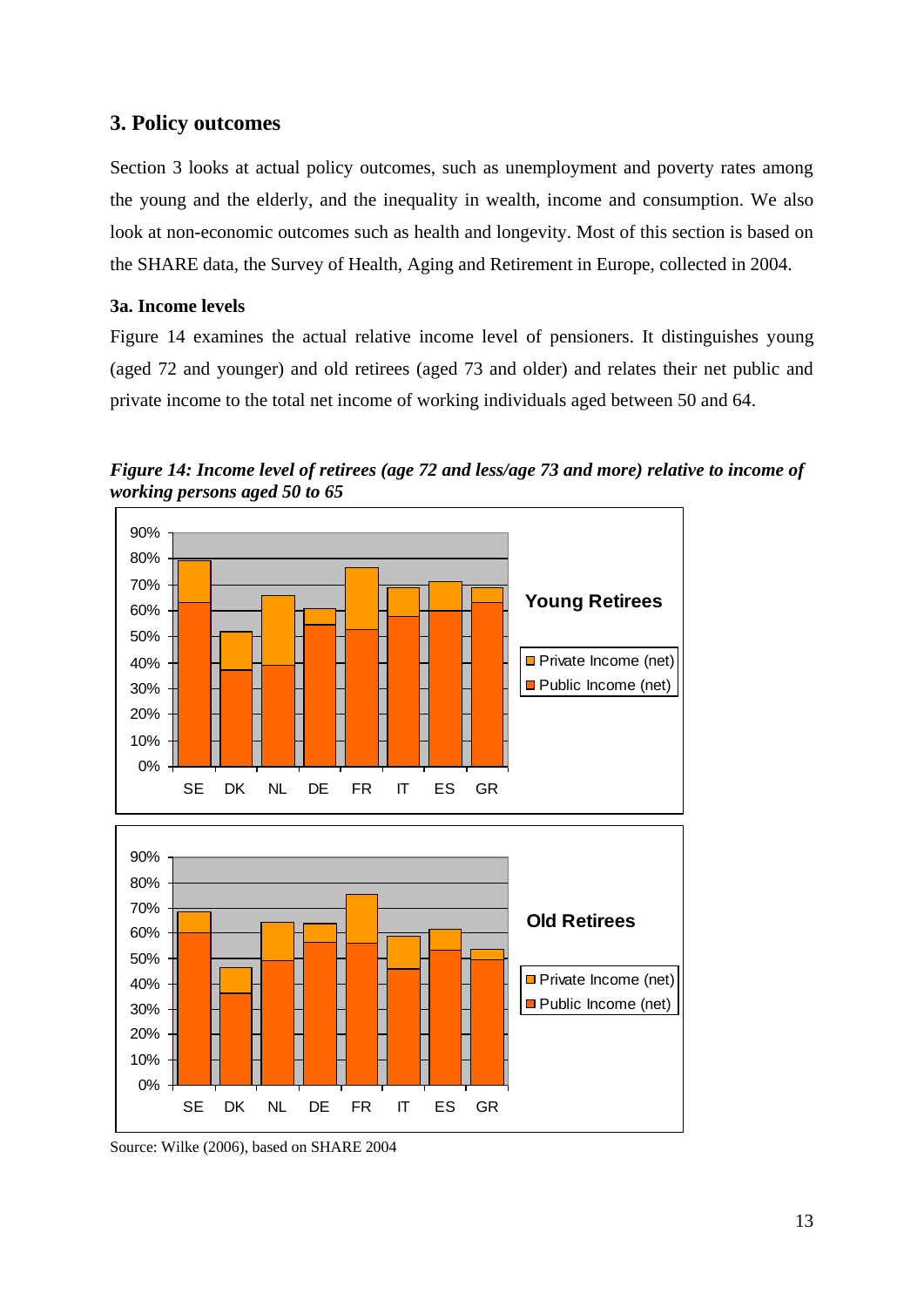Denmark and the Netherlands have Beveridgian flat base pensions, while the other countries have Bismarckian earnings-related pensions. For the younger retirees, this is reflected in the much lower relative public income levels in those two countries. In the Netherlands, this is fully compensated by private income (largely occupational pensions), but not in Denmark. The older Dutch retirees still enjoy a much higher pre-reform public pension. In the other countries, old age income is dominated by public pensions.

The patterns in Figure 14, based on micro data, are somewhat different from what one might expect after having Figure 6 which was based on aggregate spending figures. The case of Denmark catches the eye. If the main goal of welfare state generosity towards the elderly is to prolong accustomed income levels also during retirement, then Denmark, which spends considerably more than the average EU15 country on social expenditures geared towards the elderly, fails.

Another feature that catches the eye in Figure 14 is the high income for French retirees. Most additional private income are occupational pensions financed pay-as-you-go, while the public pension level, relative to the middle-aged, is in line with the European average.

#### **3b. Distribution of wealth, income, and consumption**

One explanation lies in a different goal of social expenditures in Denmark, namely poverty reduction and income equality. Denmark, together with Sweden, has by far the lowest Gini coefficient on income inequality among the population aged 50+. Note that this is in spite of a considerable wealth inequality in Denmark, pretty much the same as everywhere in the SHARE countries. Consumption inequality, maybe the most appropriate measure for equal living conditions, is also very low.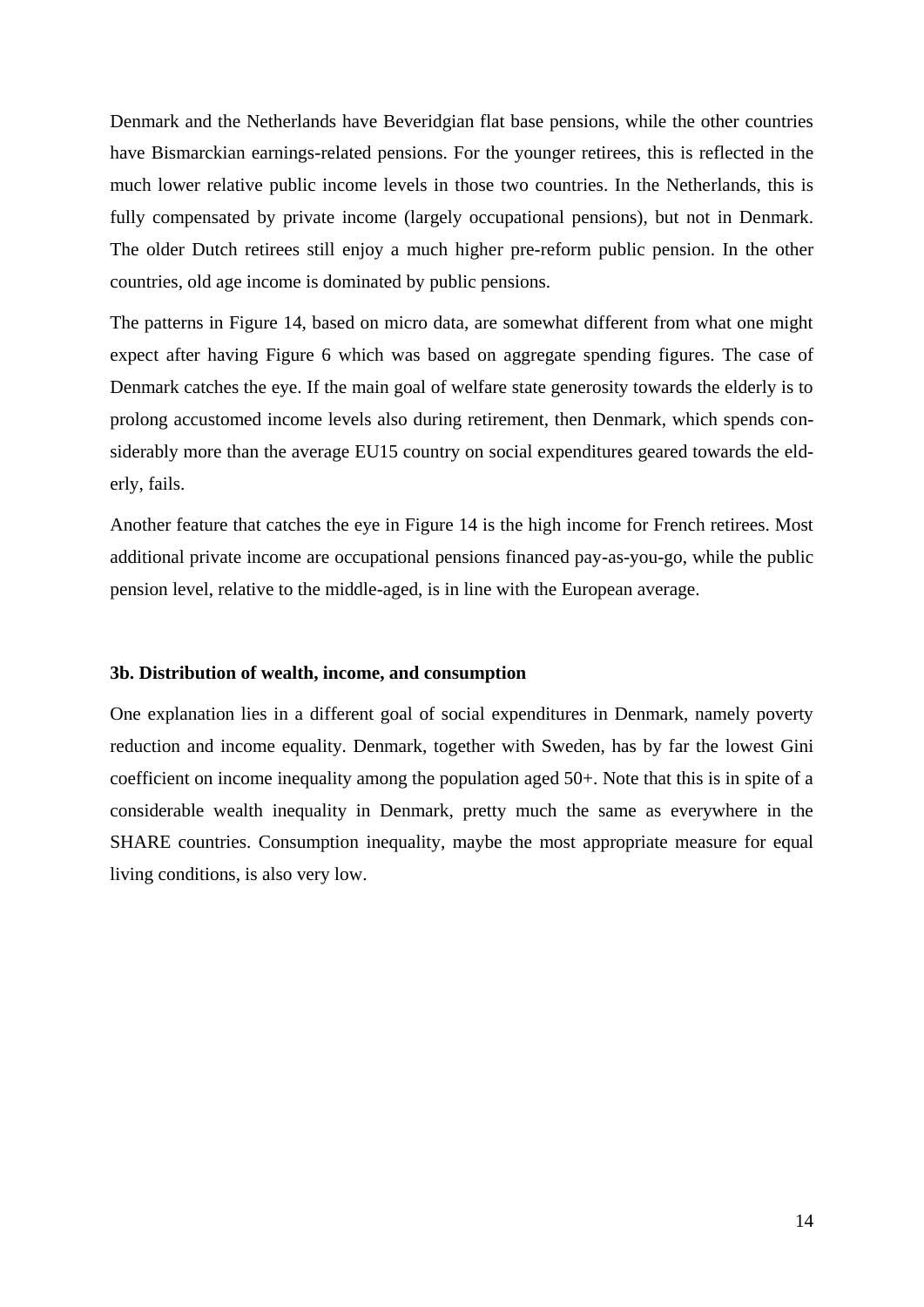| Macro-Region and Country | Ν     | Income | Consumption | Wealth |
|--------------------------|-------|--------|-------------|--------|
| Northern Europe          | 2,981 | 33%    | 24%         | 60%    |
| SE                       | 1,787 | 33%    | 22%         | 59%    |
| <b>DV</b>                | 1,194 | 32%    | 28%         | 62%    |
| Central Europe           | 6,867 | 46%    | 35%         | 63%    |
| DE                       | 1,825 | 42%    | 25%         | 62%    |
| NL                       | 1,741 | 49%    | 46%         | 65%    |
| CН                       | 743   | 47%    | 38%         | 63%    |
| AT                       | 1,589 | 51%    | 33%         | 58%    |
| FR                       | 969   | 47%    | 45%         | 61%    |
| Southern Europe          | 4,021 | 47%    | 41%         | 65%    |
| IT                       | 1,445 | 41%    | 47%         | 64%    |
| ES                       | 897   | 56%    | 26%         | 68%    |
| GR                       | 1,679 | 45%    | 28%         | 52%    |

*Figure 15: Distribution of income, consumption and wealth among the elderly (GINI coefficients)*

Source: Bonsang, Perelman, and van den Bosch (2005), based on SHARE 2004

Income inequality is much larger in the Netherlands. Figure 14 masks the large heterogeneity in additional private income for Dutch elderly.

#### **3c. Youth and elderly unemployment**

France and Denmark are interesting cases because one of the main indicators for successful social policy to the young comes out dramatically different in both countries. While Denmark has one of the lowest youth unemployment rates of the OECD countries, France has by far the highest youth unemployment rate in Europe, topped in the OECD only by Turkey and the Slovak Republic. French social spending levels on the young are above EU15 average (see Figures 8 and 9), however, much of this goes to family and child subsidies, less to education than in other European countries. In a very broad sense, one might interpret this finding as a kind of crowding out: public attention focussed on maintaining the income level of retirees has crowded out attention on the unemployment situation of the young .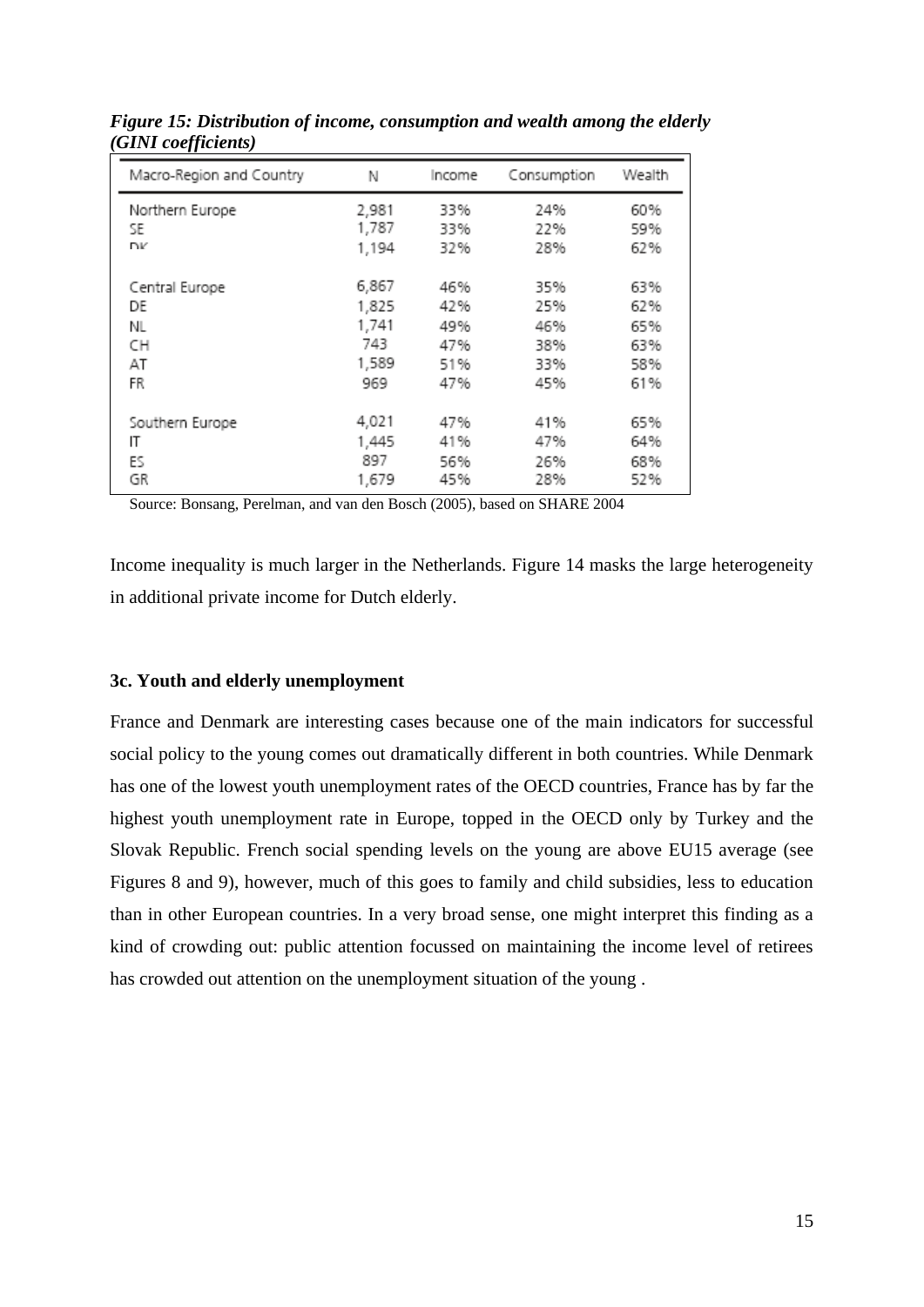

*Figure 16: Percentage of youths aged between 15 and 19 who are not in education nor in employment, 2003*

Source: OECD Factbook 2006

The flip side of youth unemployment is the unemployment rate among the elderly. In the age range of 55 and older, unemployment is often disguised as early retirement, often with a disability pension or similar financing mechanisms. Hence, Figure 17 depicts the employment rate of individuals aged 55-64.

Sweden has by far the highest labor force participation rate in this age range, exceeding that of the United States and even Japan. Denmark and the UK are also considerably above the EU15 average.

In turn, France, Italy, Belgium and Austria have very low labor force participation rates, more than 10 percentage points below the EU15 average and 20 percentage points below the socalled Lisbon Target of 50 percent participation.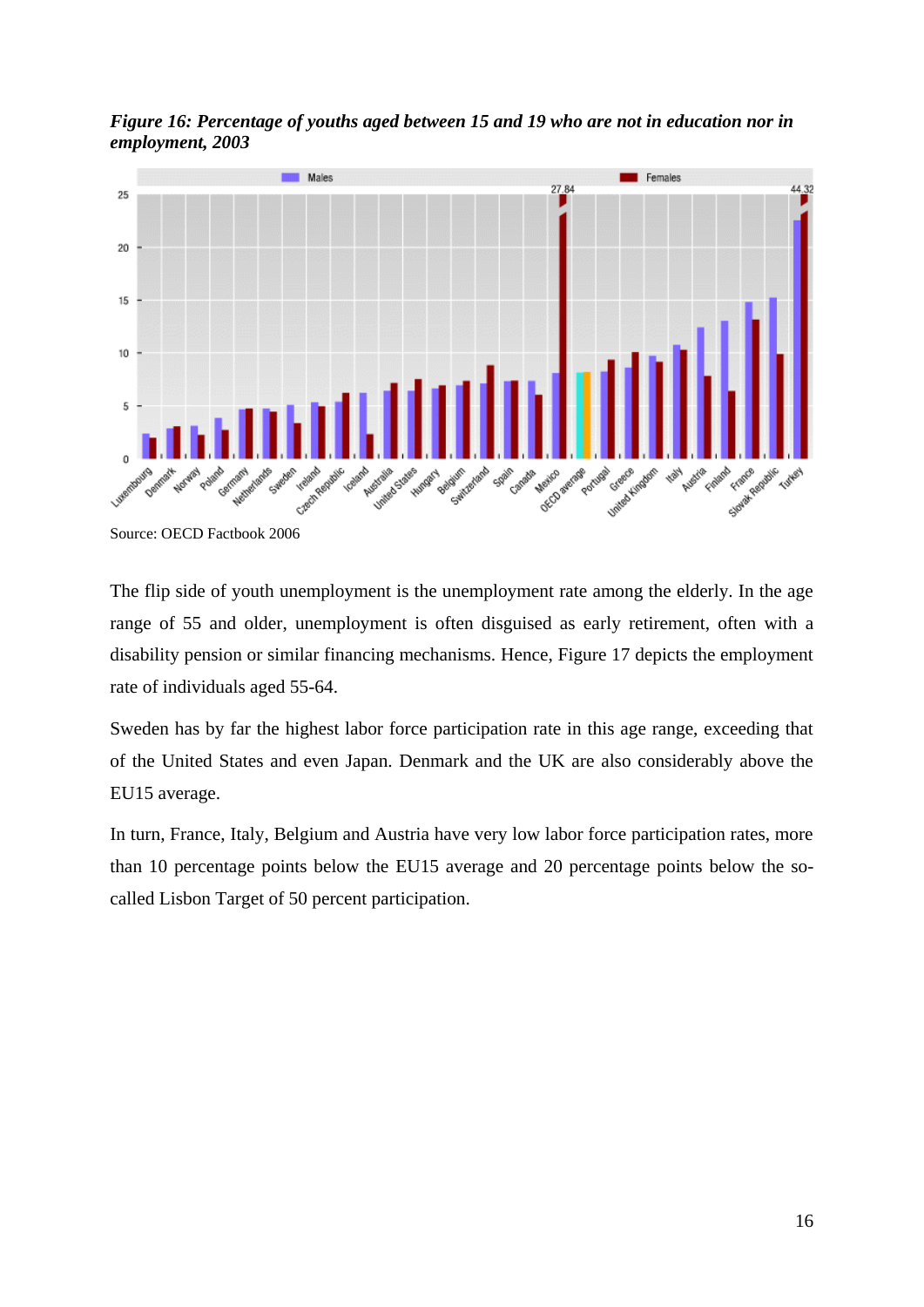

*Figure 17: Employment rate of individuals aged 55-64, 1992-2004*

Source: Eurostat Online Data Archive April 2006

#### **3d. Health and longevity**

Arguably one of the most important social policy outcomes is health since it is a main driver for well-being. Differences in the health status of a population are very difficult to measure. The SHARE data has a wide array of physical and mental health measures, some selfreported, others physically measured. Two examples of a physical measurement are grip strength and walking speed. They show a remarkably consistent North-South gradient through Europe.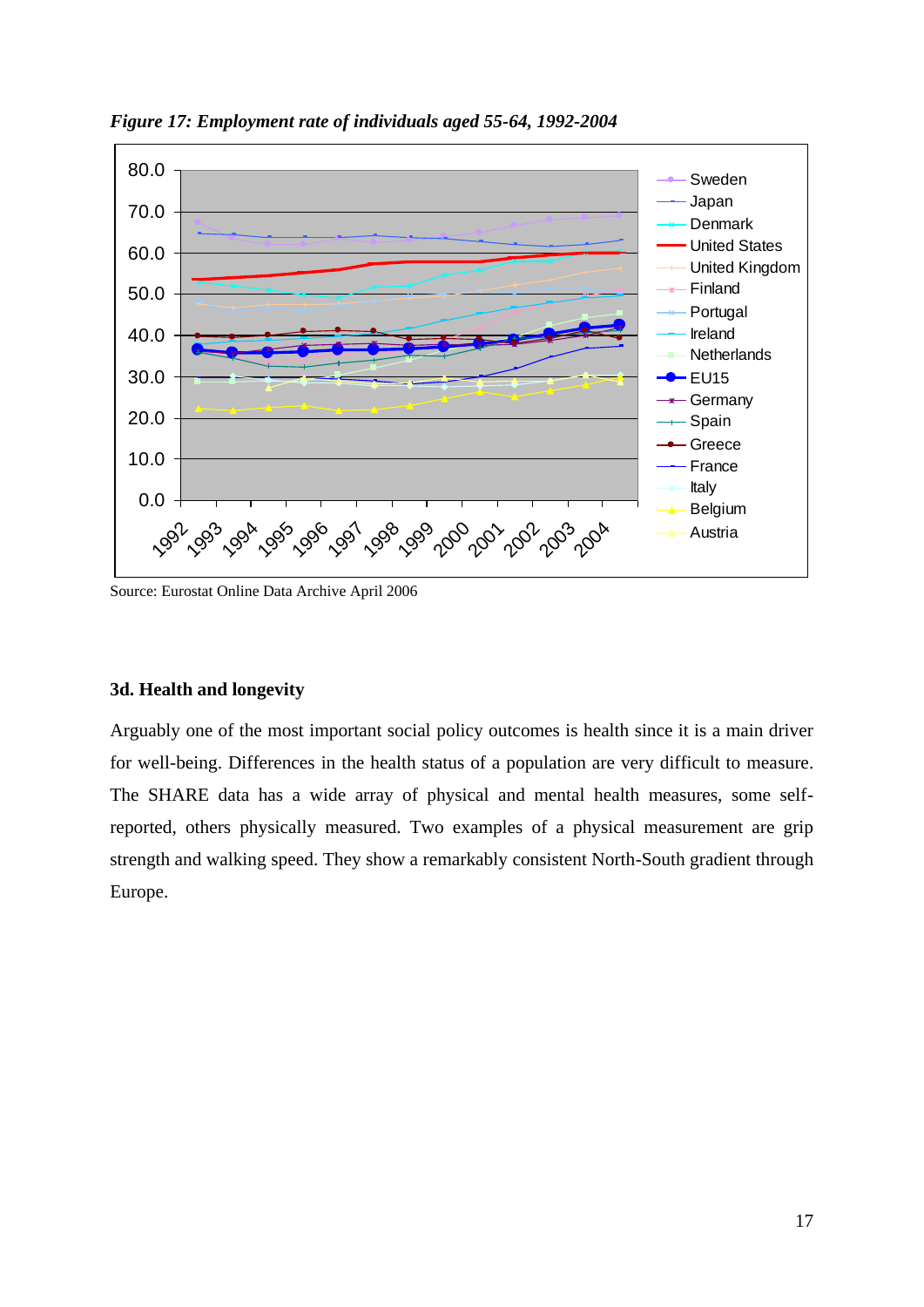

*Figure 18: Walking speed and grip strength of individuals aged 50 and older*

Source: Mackenbach, Avendano, Andersen-Ranberg, and Aro (2005), based on SHARE 2004

Using all available health data in SHARE, including several mental health and cognition tests, Jürges (2005) has developed a comprehensive health index depicted in Figure 19.



*Figure 19: Comprehensive health index of individuals aged 50 and older*

Source: Jürges (2005), based on SHARE 2004

It paints a more detailed picture and identifies Switzerland and Spain as well-defined extremes with a health index well above and well below the SHARE countries' average. Variation in the population is, of course, very large, as shown by the brackets.

Worse health does not necessarily translate in lower life expectancy, as Figure 20 shows. Denmark, with one of the highest health indexes has the lowest life expectancy among the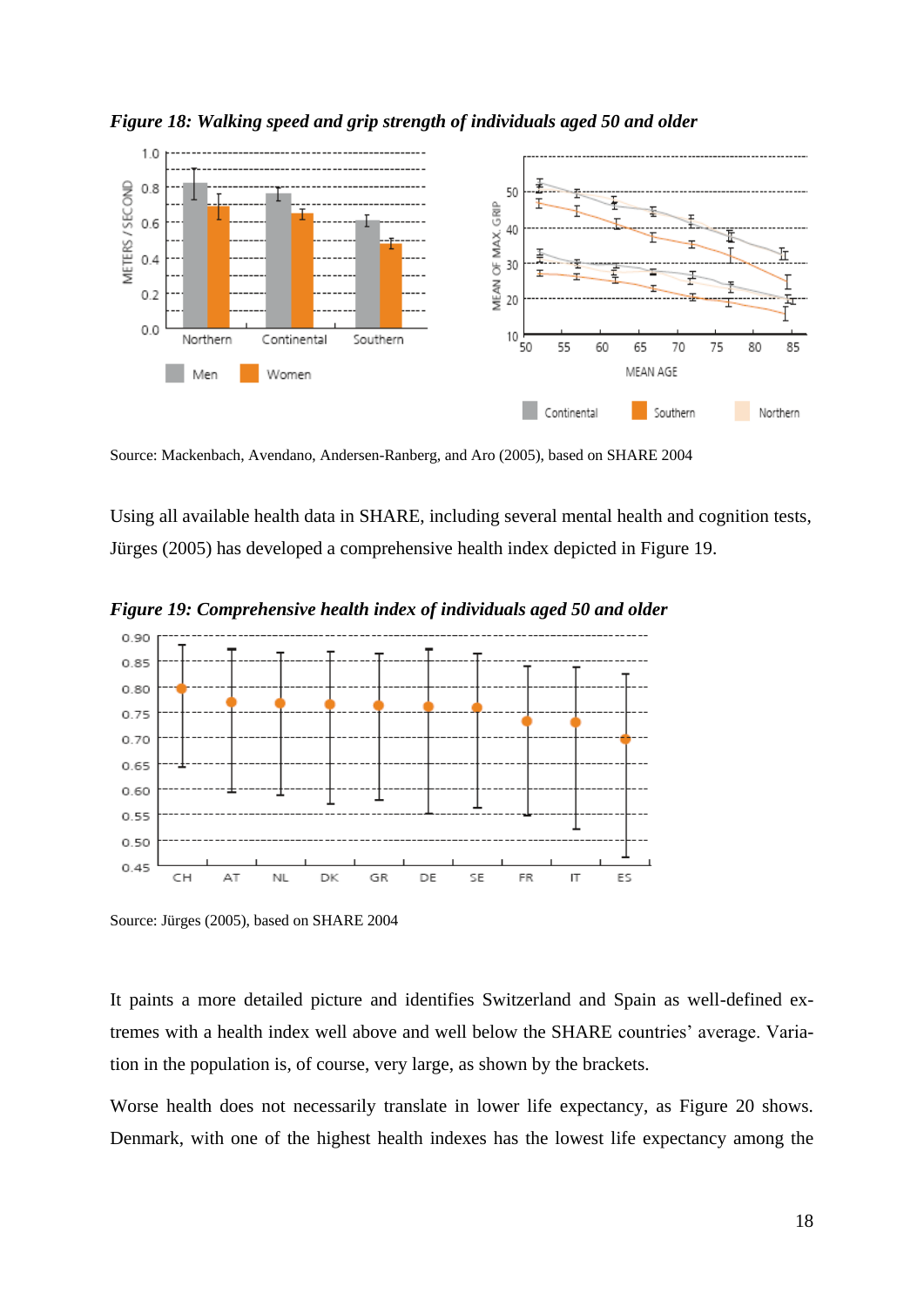EU15 countries, and Spain, performing badly on the health index depicted in Figure 19, has the highest life expectancy, surpassed only by Japan. This paradox is subject of intensive ongoing research; it is mirrored in the fact that women live longer, but have worse health (for example, see Figure 18).

| <b>Figure 20:</b>  |      |  |  |  |  |  |
|--------------------|------|--|--|--|--|--|
| Life expectancy at |      |  |  |  |  |  |
| birth, 2003        |      |  |  |  |  |  |
|                    |      |  |  |  |  |  |
| Denmark            | 77.2 |  |  |  |  |  |
| United States      | 77.2 |  |  |  |  |  |
| Portugal           | 77.3 |  |  |  |  |  |
| Ireland            | 77.8 |  |  |  |  |  |
| Belgium            | 78.1 |  |  |  |  |  |
| Greece             | 78.1 |  |  |  |  |  |
| Germany            | 78.4 |  |  |  |  |  |
| Finland            | 78.5 |  |  |  |  |  |
| United Kingdom     | 78.5 |  |  |  |  |  |
| Austria            | 78.6 |  |  |  |  |  |
| Netherlands        | 78.6 |  |  |  |  |  |
| France             | 79.4 |  |  |  |  |  |
| Italy              | 79.9 |  |  |  |  |  |
| Sweden             | 80.2 |  |  |  |  |  |
| Switzerland        | 80.4 |  |  |  |  |  |
| Spain              | 80.5 |  |  |  |  |  |
| Japan              | 81.8 |  |  |  |  |  |

Source: OECD Health Data 2005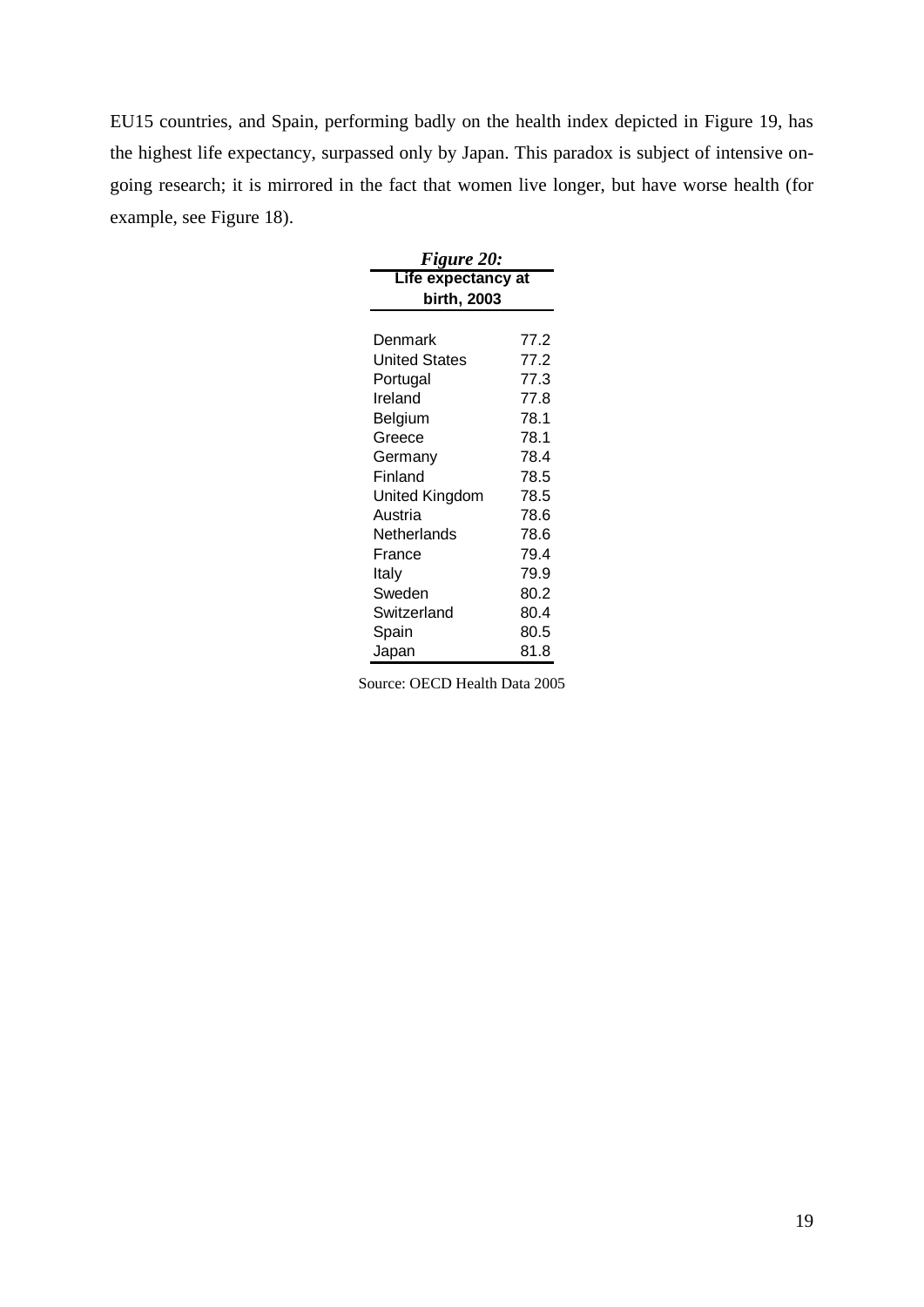#### **4. Causes: Why did the European welfare states become what they are?**

In the sequel of this paper, we move a few steps towards explaining the magnitude of social expenditures towards the elderly. This is of course an undertaking far beyond the scope of a single paper. We begin with demographic and political economy reasons, and then collect some evidence for incentive effects that create an expanded demand for social expenditures towards the elderly, particularly early retirement and disability pensions.

#### **4a. Demography**

One obvious explanation for the differences in the size of the welfare state and its generosity towards the elderly is, almost a banality, their number. While all European countries are ageing, more so than the United States, and all EU15 countries except Ireland have a higher share of older individuals than the US, Europe is far from homogenous in its current population age structure as Figure 21 shows.





Source: Eurostat 2003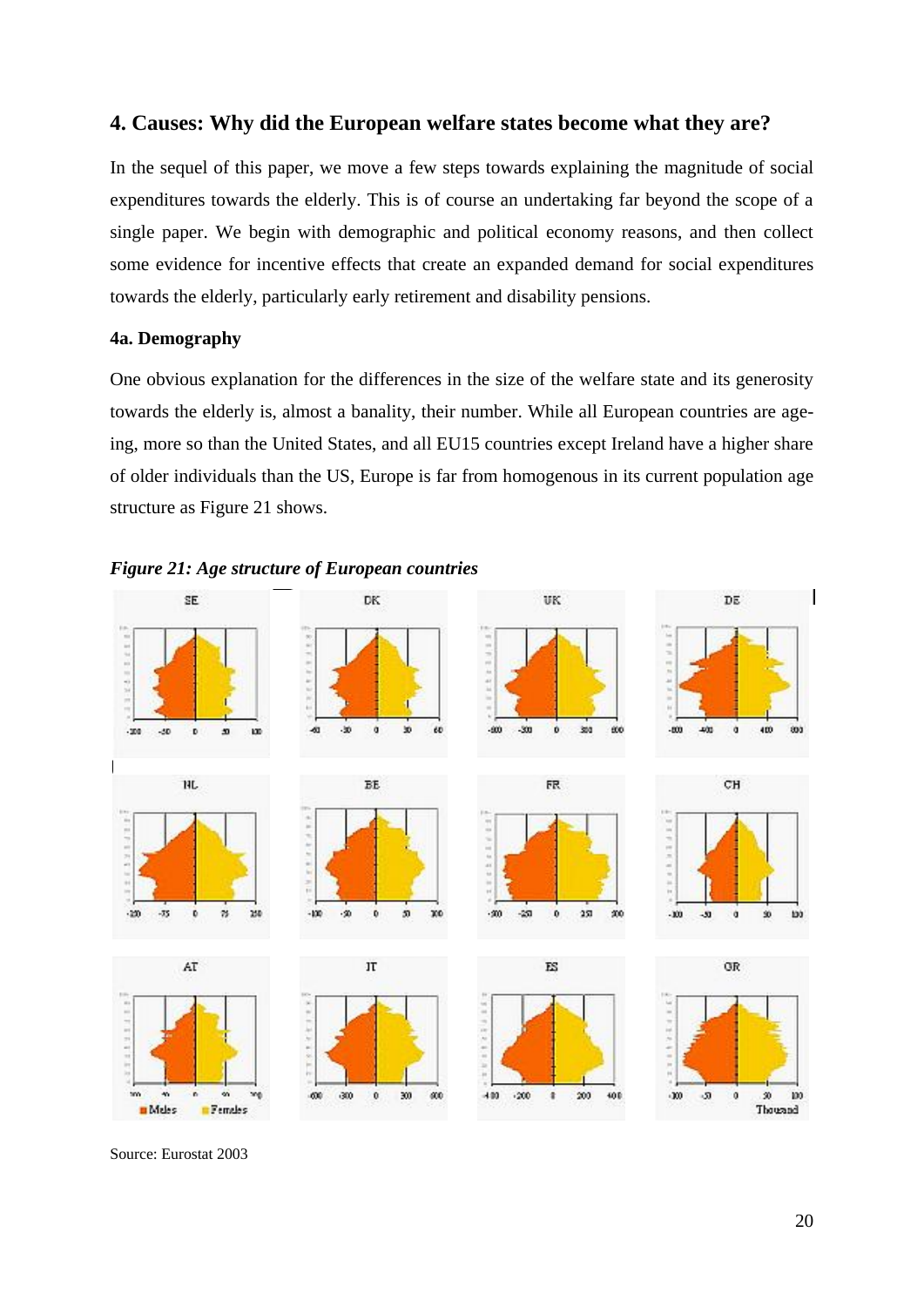Italy has by far the largest share of elderly in the population, explaining part of the huge ratio between spending for the elderly and spending for the young visible in Figure 10.

To proceed somewhat more formally, Figure 22 shows time-series cross-section regressions on the expenditure data depicted in Figure 12. The first four regressions are simple pooled OLS regressions. The last two regressions are fixed effects regressions, the first using only the cross-national variation, the second only the time-series variation. Indeed, the share of individuals age 65 and older is the key explanatory variable for the spending share on the elderly relative to GDP in almost all regression variants, the only exception being the last regression, indicating that the time-series variation of the elderly share is still very small: the aging process during the 1990-2003 time period is still very modest. As a side product, these regressions also reiterate the positive coefficient of spending for the young, rejecting the crowdingout hypothesis.

*Figure 22: Pooled time-series cross-section regressions of social expenditures for the elderly as percent of GDP*

| oldgdp        | Coef.  | t-stat | Coef. | t-stat | Coef.    | t-stat | Coef.    | t-stat | Coef.     | t-stat | Coef. | t-stat |
|---------------|--------|--------|-------|--------|----------|--------|----------|--------|-----------|--------|-------|--------|
| younggdp      | 0.252  | 2.6    | 0.197 | 2.0    | 0.263    | 3.6    | 0.129    | 1.9    | 0.057     | 0.8    | 0.733 | 9.8    |
| gdpcap        |        |        | 0.164 | 3.47   | 0.066    | 1.82   | 0.337    | 7.05   | 0.387     | 7.8    | 0.054 | 2.6    |
| share65p      |        |        |       |        | 1.197    | 12.3   | 1.436    | 15.8   | 1.438     | 15.8   | 0.310 | 4.1    |
| year          |        |        |       |        |          |        | $-0.416$ | $-7.6$ |           |        |       |        |
| const         | 12.087 | 23.5   | 9.242 | 9.6    | $-7.410$ | $-4.8$ | 816.0    | 7.6    | $-16.181$ | $-9.4$ | 4.062 | 4.3    |
| Adj R-squared |        | 0.027  |       | 0.080  |          | 0.482  |          | 0.609  | Within    | 0.626  |       | 0.485  |
|               |        |        |       |        |          |        |          |        | Between   | 0.351  |       | 0.150  |
|               |        |        |       |        |          |        |          |        | Overall   | 0.404  |       | 0.160  |

Source: Author's regressions based on the data depicted in Figure 12.

#### **4b. Political preferences**

A second potential cause for the spending patterns observed in Section 2 are differences in political preferences. In some countries, a majority of voters may be in favor of more spending to the elderly, in others more to the young. This is of course most likely connected to the age structure to of the populace, but there might be additional differences across countries.

Boeri, Börsch-Supan and Tabellini (2001, 2003, 2004) have conducted a series of small surveys in a few European countries to shed light on the political preferences of European citizens. Their aim was to understand resistance to structural reforms, in particular to pension reforms. A first set of surveys was conducted in the Spring of 2000 for four countries. The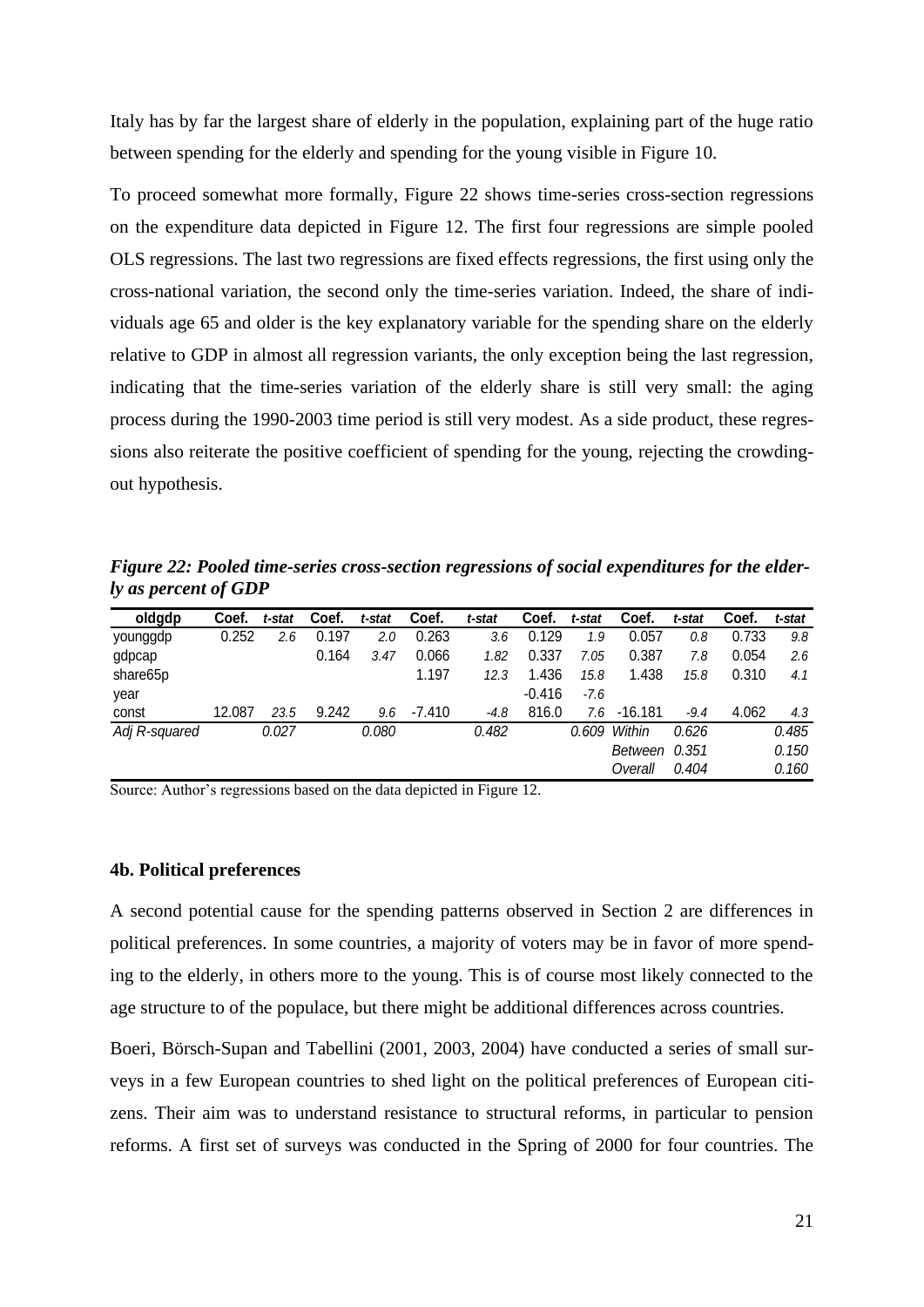survey was repeated 1.5 years later in Germany and Italy, and once more for Germany in the Spring of 2003. Figure 23 summarizes results relevant for this paper; the exact wording of the questions is quoted on top of the figure.

#### *Figure 23: Preferences about size and redistribution of welfare state*

*(i) Size of welfare state:"Should the state (+) increase pensions and/or transfers , thereby raising taxes and compulsory contributions to households, (0) maintain taxes and compulsory contributions at current levels, or (-) reduce pensions and/or transfers to households, thereby cutting taxes and/or compulsory contributions?"*

*(ii) Intergenerational redistribution: "Should the state (+) allocate more resources to pensions and less to unemployed or young job seekers, (0) keep the current situation (-), or allocate less resources to pensions and more to unemployed and young job seekers?"*

|                       |          | (i) Larger size of welfare state? |                    |       | (ii) More generous to elderly? |       |
|-----------------------|----------|-----------------------------------|--------------------|-------|--------------------------------|-------|
|                       | $^{(+)}$ | (0)                               | $(\textnormal{-})$ | $(+)$ | (0)                            | $(-)$ |
| Germany (Spring 2000) | 13%      | 54%                               | 25%                | 17%   | 62%                            | 22%   |
| Germany (Fall 2001)   | 12%      | 48%                               | 34%                | 27%   | 51%                            | 23%   |
| Germany (Spring 2003) | 19%      | 36%                               | 34%                | 19%   | 45%                            | 29%   |
| Italy (Spring 2000)   | 17%      | 40%                               | 43%                | 19%   | 35%                            | 46%   |
| Italy (Fall $2001$ )  | 23%      | 47%                               | 30%                | 34%   | 28%                            | 38%   |
| France (Spring 2000)  | 14%      | 51%                               | 35%                | 14%   | 66%                            | 20%   |
| Spain (Spring 2000)   | 31%      | 53%                               | 16%                | 10%   | 60%                            | 30%   |

Source: Boeri, Börsch-Supan and Tabellini (2001, 2003), Börsch-Supan, Heiss and Winter (2004)

The results show an astounding variation across the four countries. First, the status quo bias is strong in all countries, but weakest in Italy. Second, further expansion of the welfare state does not find majority, but neither its retrenchment. Relatively speaking, the Spanish lean most towards an expansion of the welfare state. Third, except for Germany in 2001 (just after an incisive pension reform), there are more citizens who want to shift the welfare states' generosity from old towards the young than in the reverse order. This is most pronounced in Italy, where this share even surpasses the status quo percentage. Note that this is in stark contrast to the fact that Italy has the oldest populace.

The results in Figure 23 align with the actual spending shares (Figure 4) and the distribution between old and young (Figure 10) in a reverse pattern. Spain has the smallest welfare state and wishes to expand most. Italy has the most skewed distribution towards the elderly and wishes to change this most starkly. This may be interpreted as a desire for converge within Europe, or simply as a tendency to give up easiest those transfers that are supplied most generously, since this is likely to hurt least. Evidence for this interpretation comes from another set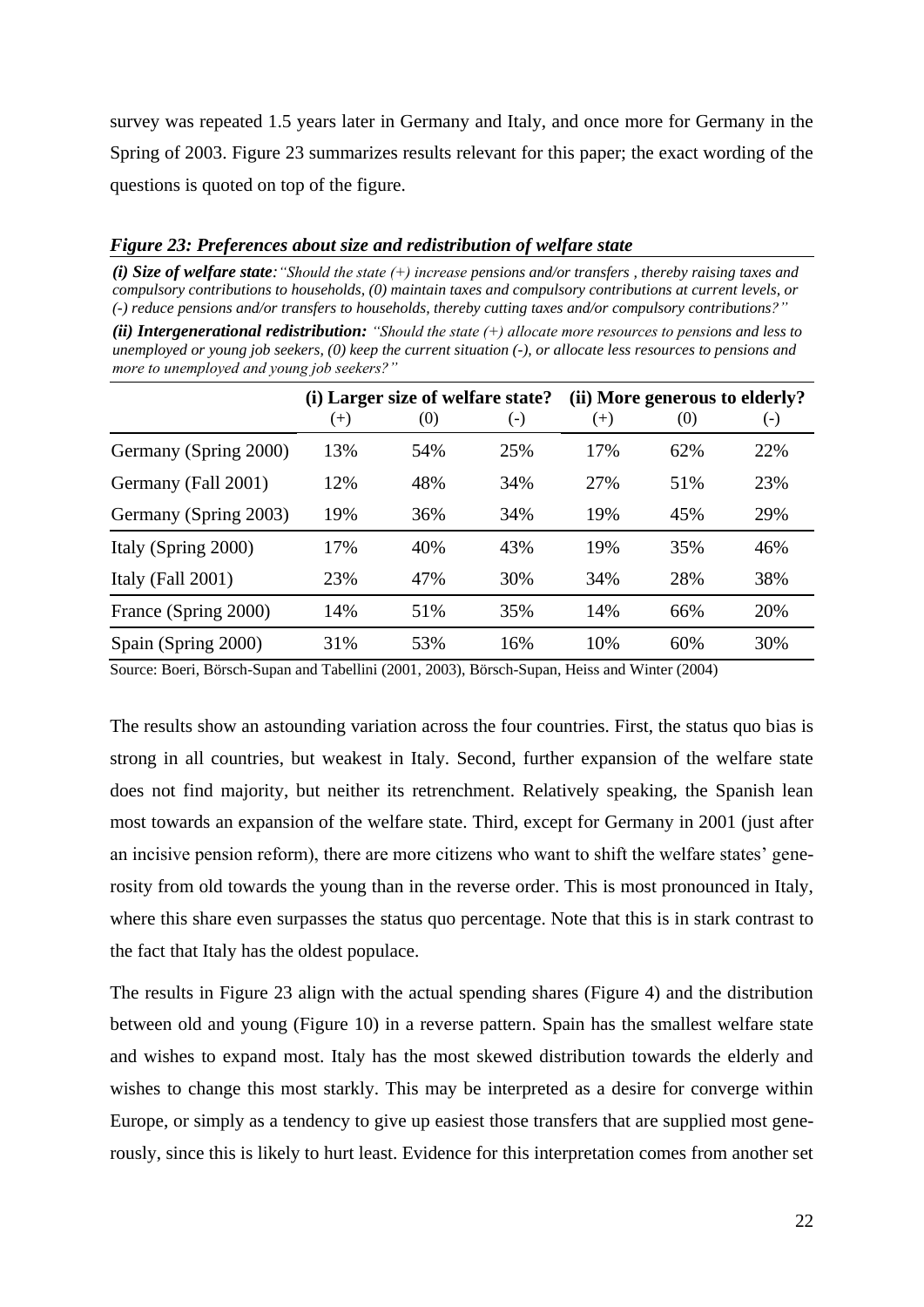of results derived from the 2001 survey by Boeri, Börsch-Supan and Tabellini (2003). Figure 24 shows how different Germans and Italians judge the attraction of six pension reform proposals. Italians would vote in majority for an increase in the retirement age (currently having one of the lowest average exit ages in Europe), while Germans rather reduce their pension benefits (currently having on of the highest pension benefits, measured in absolute Euro terms at purchasing power).



*Figure 24: Preferences about pension reform options*

Source: Boeri, Börsch-Supan and Tabellini (2001, 2003), Börsch-Supan, Heiss and Winter (2004)

#### **4c. Early Retirement incentives**

A third reason for the large differences in the size of the welfare state and the generosity towards the elderly are incentive effects in the public transfer systems, especially towards early retirement. Early retirement is widespread in Europe, as the low labor force participation rates among individuals aged 55-64 have indicated in Figure 17. Most striking are the crossnational differences in economic activity vis-à-vis retirement if differential health (measured as a set of functional measures, so-called activities of daily living) is taken account of, see Figure 25.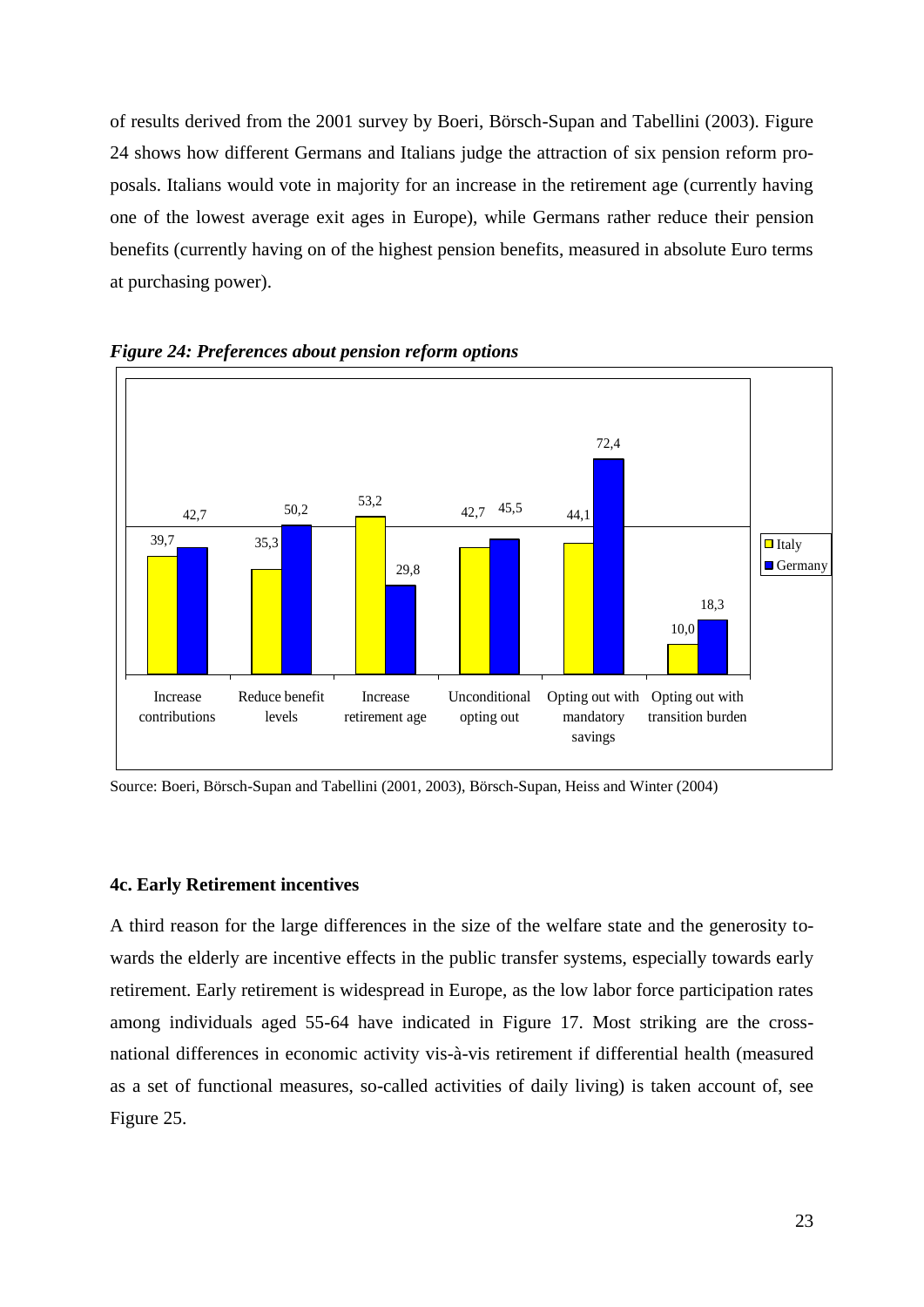

*Figure 25: Employment and retirement rates conditional on good health*

Source: Brugiavini, Croda, and Mariuzzo (2005), based on SHARE 2004.

The cross-national differences are most evident between Sweden and France, for example, or between the Alpine neighbours Austria and Switzerland. To a large extent, these differences can be explained by incentive effects, as the International Social Security Project led by Gruber and Wise has shown. The incentive effects of early old-age pensions measured in this project align very well with the actual early retirement behavior, see Figure 26.

#### *Figure 26: Incentive effects and retirement behavior*

| Country            | Unused<br>Labor<br>Capacity,<br>$55 - 65$ | Men Out<br>of Labor<br>Force,<br>Age 59 | Early<br>Retirement<br>Age | Replacement<br>Rate at Early<br>Retirement<br>Age (%) | Accrual in<br>Next Year<br>(%) | <b>Implicit Tax</b><br>on Earnings<br>in Next<br>Year (%) | <b>Tax Force</b><br>Early<br>Retirement<br>Age to 69 | <b>Hazard Rate</b><br>at Early<br>Retirement<br>Age (%) |
|--------------------|-------------------------------------------|-----------------------------------------|----------------------------|-------------------------------------------------------|--------------------------------|-----------------------------------------------------------|------------------------------------------------------|---------------------------------------------------------|
| Belgium            | 67                                        | 58                                      | "60"                       | 77                                                    | $-5.6$                         | 82                                                        | 8.87                                                 | 33                                                      |
| France             | 60                                        | 53                                      | 60                         | 91                                                    | $-7.0$                         | 80                                                        | 7.25                                                 | 65                                                      |
| Italy              | 59                                        | 53                                      | "55"                       | 75                                                    | $-5.8$                         | 81                                                        | 9.20                                                 | 10                                                      |
| The Netherlands    | 58                                        | 47                                      | "60"                       | 91                                                    | $-12.8$                        | 141                                                       | 8.32                                                 | 70                                                      |
| The United Kingdom | 55                                        | 38                                      | 60                         | 48                                                    | $-10.0$                        | 75                                                        | 3.77                                                 | 22                                                      |
| Germany            | 48                                        | 34                                      | 60                         | 62                                                    | $-4.1$                         | 35                                                        | 3.45                                                 | 55                                                      |
| Spain              | 47                                        | 36                                      | 60                         | 63                                                    | 4.2                            | $-23$                                                     | 2.49                                                 | 20                                                      |
| Canada             | 45                                        | 37                                      | 60                         | 20                                                    | $-1.0$                         | 8                                                         | 2.37                                                 | 32                                                      |
| The United States  | 37                                        | 26                                      | 62                         | 41                                                    | 0.2                            | -1                                                        | 1.57                                                 | 25                                                      |
| Sweden             | 35                                        | 26                                      | 60                         | 54                                                    | $-4.1$                         | 28                                                        | 2.18                                                 |                                                         |
| Japan              | 22                                        | 13                                      | 60                         | 54                                                    | $-3.9$                         | 47                                                        | 1.65                                                 | 12                                                      |

Source: Gruber and Wise (1999)

Early retirement financed by old-age pensions is only part of the incentive story in Europe. In addition, disability pensions are often a substitute for stricter old-age pensions, often paid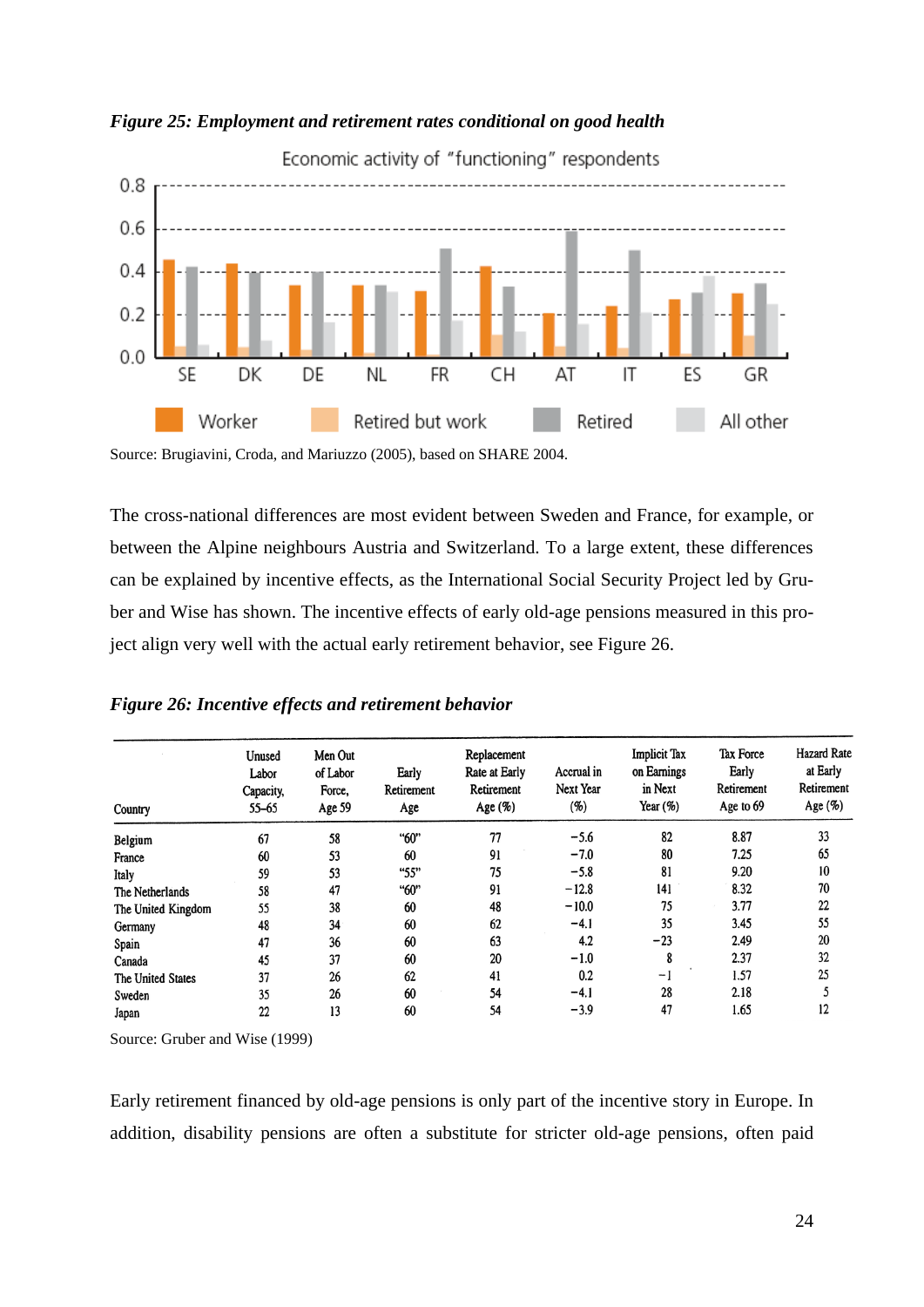without a medical test. Figure 27 shows the large cross-national variation in disability insurance prevalence, both with and without a correction for health. As it turns out, differential health cannot explain the cross-national differences. If they are regressed on variables that measure the generosity of disability pensions, together with the ease of obtaining such a pension, almost 75 percent of the cross-national variation can be explained: 22 percent by the extent of coverage, 14 and 11 percent by the minimum and maximum benefit level, 12 percent by the benefit level at full disability, and 15 percent by the stringency of a medical exam (Börsch-Supan, 2006).

Combining the results of Figures 26 and 27 helps to explain the large social expenditures to the elderly in Sweden, Denmark and the Netherlands: While the public pension sector is relatively small in the Netherlands, early retirement is very frequent, and disability uptake as well. Sweden has very generous pensions (this is, for the current elderly under the old pay-asyou-go system) and a generous disability insurance. Denmark spends a lot on a base pension that is generous to the poor and the middle-class, plus a lot on a lenient disability insurance.



*Figure 27: Disability insurance prevalence, by correction for health status*

Source: Börsch-Supan (2005), based on SHARE 2004.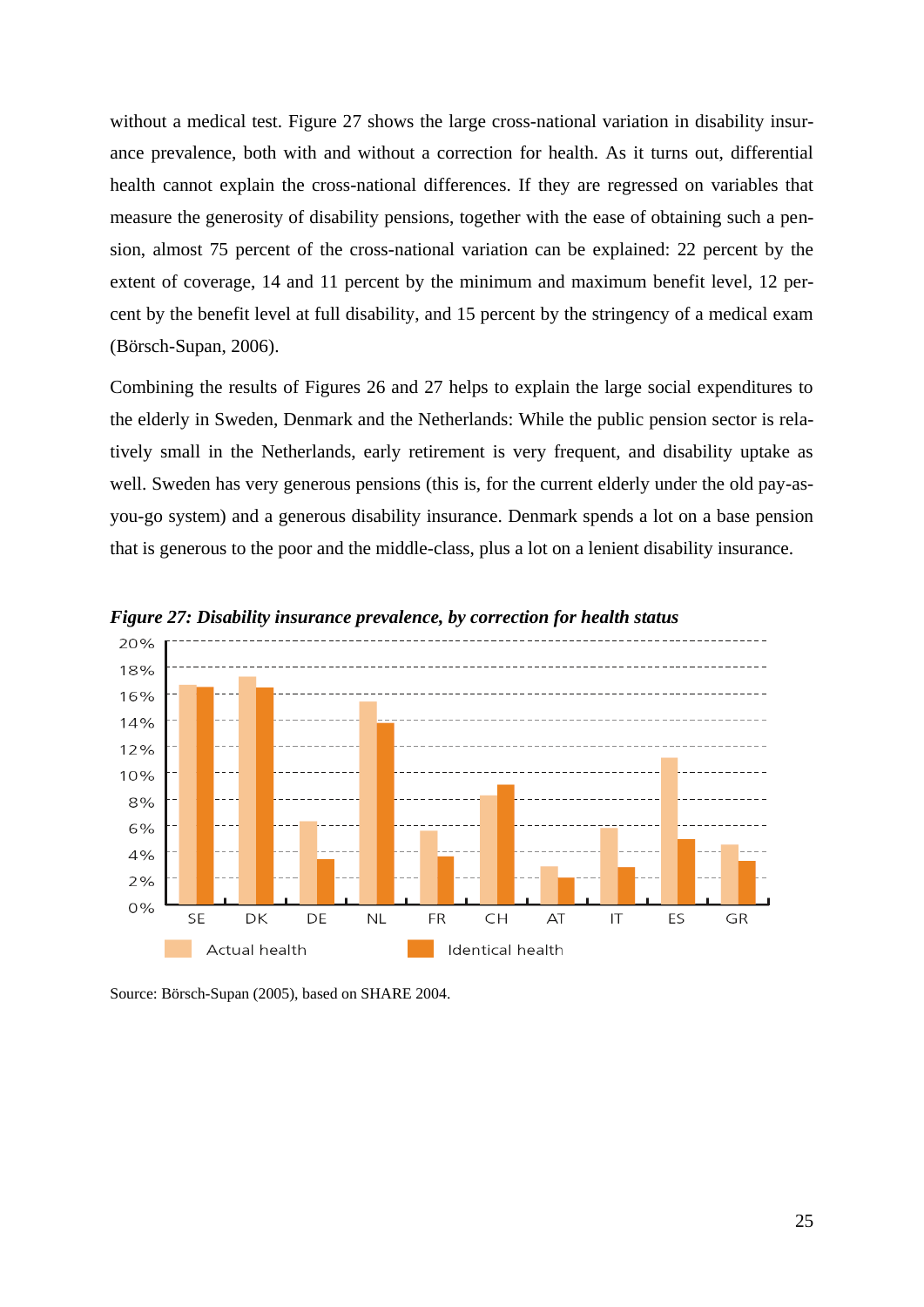#### **5. Summary and conclusions**

Aim of this paper was to examine the generosity of the European welfare states towards the elderly. We have used a mixture of aggregate data from EUROSTAT and the OECD and survey data in particular from the new Survey of Health, Ageing and Retirement in Europe (SHARE).

As a first insight from this analysis, we observe that the size of the welfare state varies a great deal in Europe, as well as its relative generosity to the elderly and the young. There is no such thing as "the European welfare state model", and even the three or four archetypical welfare state models à la Esping-Andersen (1990, 1999, 2003) mask some highly relevant differences within this typology.

Second, while the size of the welfare states has changed over time – some retrenchment in the early 1990s when measured as share of GDP, but a fairly linear increase in absolute per capita expenditures – the spending patterns and the relative generosity between old and young has remained remarkably stable between 1990 and 2003. There is very little indication of a convergence in spite of the accelerated European integration through the Maastricht process and the introduction of a single currency.

Third, we did not find any convincing evidence for the hypothesis that spending for the elderly crowds out spending for the young. Rather, spending for both age groups has expanded and contracted during the 1990-2003 period with the general size of the welfare state. This does not imply, however, that crowding out might occur at higher spending levels on the elderly in the future when dependency ratios are substantially higher than in the 1990-2003 period.

Fourth, while a causal analysis explaining the size of the various European welfare state models is of course an undertaking far beyond the scope of this single paper, we have identified three dimensions that explain a great deal of the time-series and cross-national variation in welfare state generosity – both in general and as it relates to the elderly: the demographic forces of population aging which differ widely across European countries; political preferences pushing politicians in directions different across Europe; and incentive effects that create an expanded demand for social expenditures towards the elderly (in particularly early retirement and disability benefits) that are more pronounced in some European countries than in others.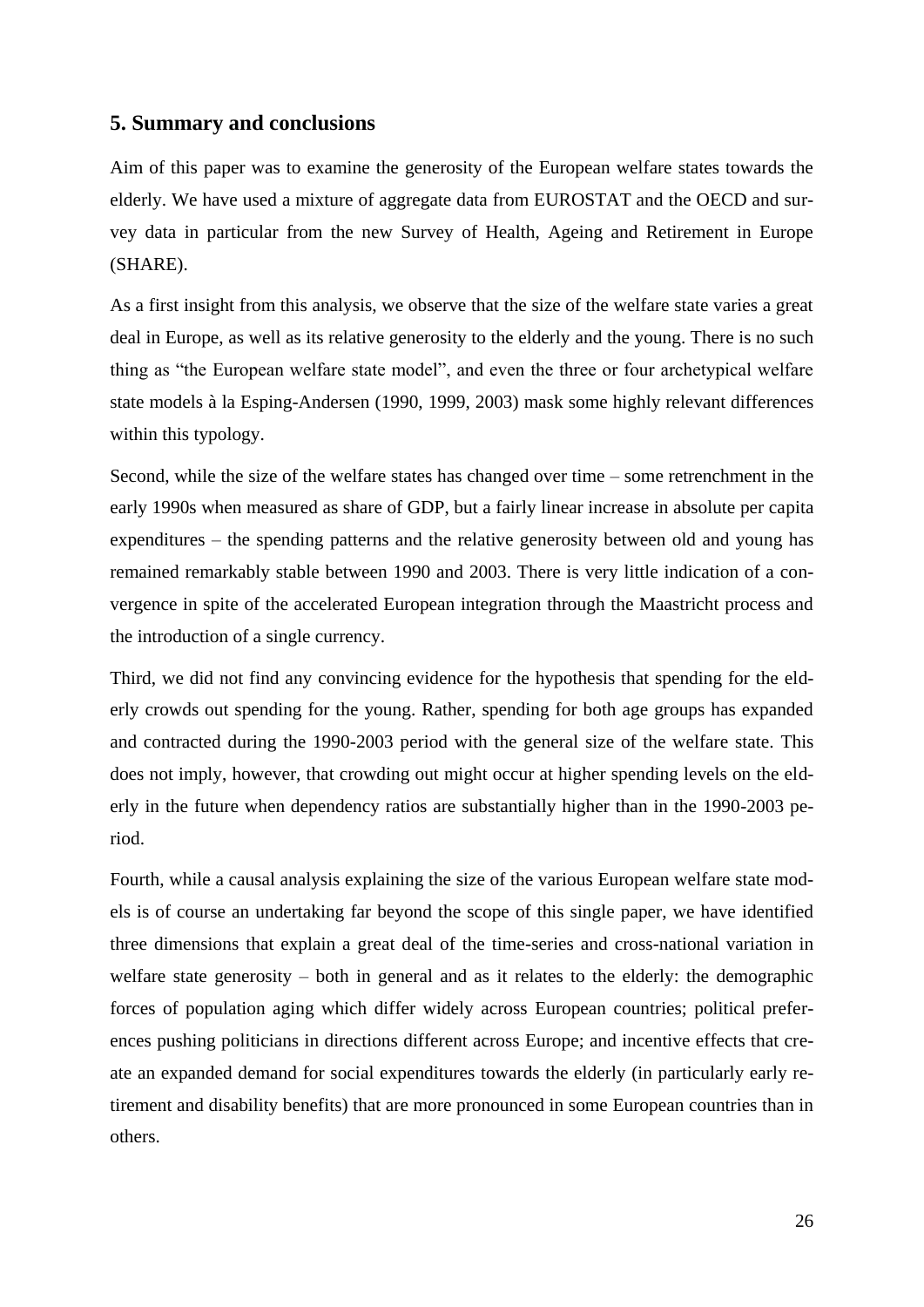These incentive effects are the key mechanisms by which government spending is crowding out economic activity. In the light of the accelerating demographic change during the coming decades, they need to be taken seriously because the trade-off between welfare state generosity and economic activity, by which this paper started, is getting harsher as aging progresses. Policies which maintain spending levels but minimize incentive effects are particularly attractive. Examples are flexible retirement rules with actuarial benefit rules that strengthen labor supply, and public defined benefit plans indexed to demography that strengthen private oldage provision.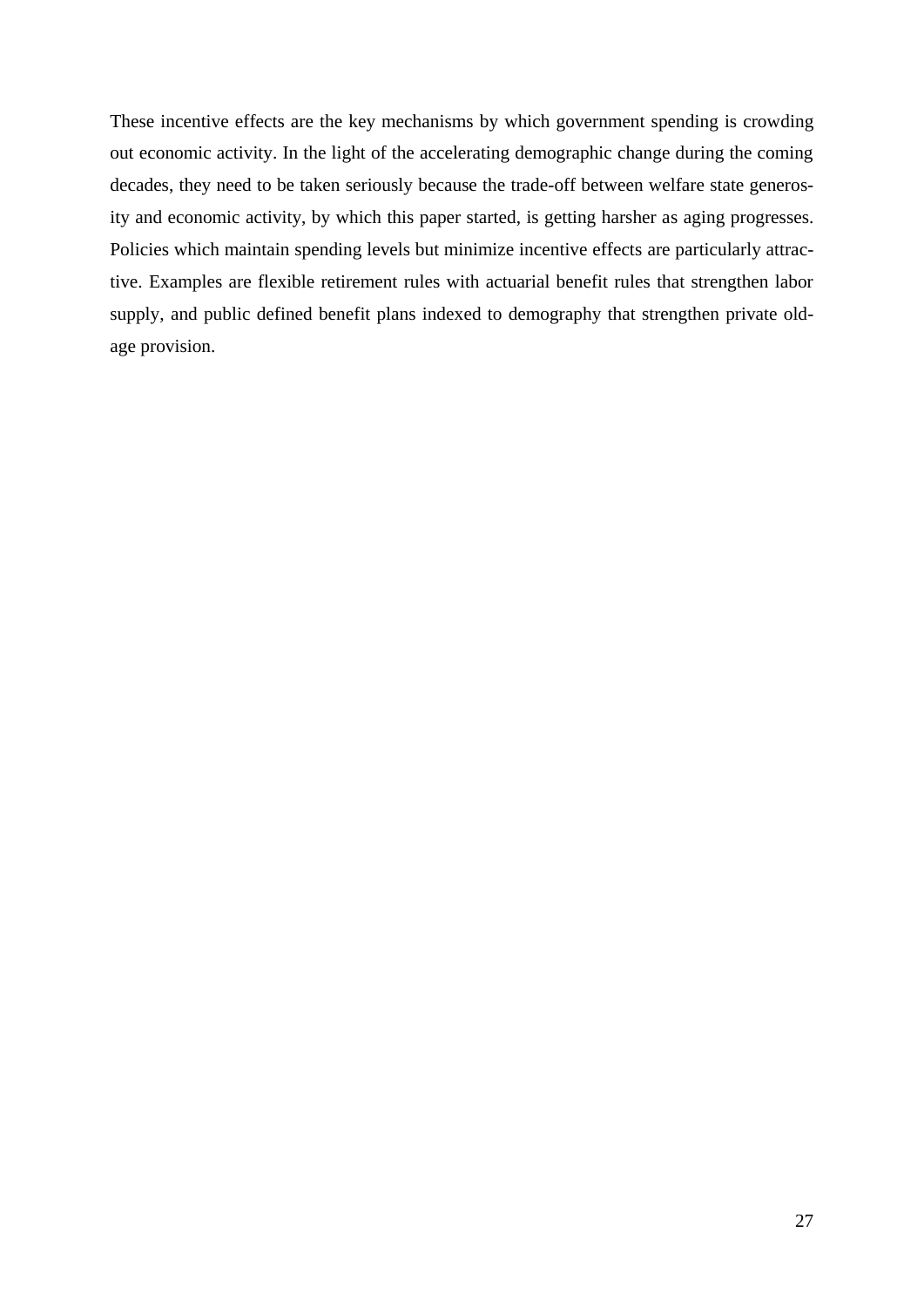#### **References**

- Aarts LJM, Burkhauser RV, de Jong PR (eds) (1996): Curing the Dutch disease. An international perspective on disability policy reform. Aldershot, Avebury.
- Attias-Donfut C. Ed. 1995 *Les solidarités entre générations: vieillesse, familles, État*, Paris, Nathan, collection Essais et Recherche, Série Sciences Sociales.
- Becker, U. (2000) "Welfare state development and employment in the Netherlands in comparative perspective", *Journal of European Social Policy*, 10, 219-239.
- Berkel, B. und A. Börsch-Supan (2003): Pension Reform in Germany: The Impact on Retirement Decisions, *Finanzarchiv*.
- Boeri, T., A. Börsch-Supan und G. Tabellini (2001): Would you like to Shrink the Welfare State? The Opinions of European Citizens, *Economic Policy*, Vol. 32, S. 7-50.
- Boeri, T., A. Börsch-Supan und G. Tabellini (2002): Would you like to Reform the Pension System? The Opinions of European Citizens, *American Economic Review*, Vol. 92, 396-401.
- Bonsang, E., S. Perelman, and K. van den Bosch (2005): Income, Wealth and Consumption Inequality. In : Börsch-Supan et al. (eds) *Health, ageing and retirement in Europe – First results from the Survey of Health, Ageing and Retirement in Europe.* MEA, Mannheim, Germany.
- Börsch-Supan A, Brugiavini A, Jürges H, Mackenbach J, Siegrist J, Weber G (eds) (2005): *Health, ageing and retirement in Europe – First results from the Survey of Health, Ageing and Retirement in Europe.* Mannheim Research Institute for the Economics of Aging, Mannheim.
- Börsch-Supan A, Jürges J (eds) (2005) *The Survey of Health, Ageing and Retirement in Europe – Methodology*. Mannheim Research Institute for the Economics of Ageing, Mannheim, forthcoming.
- Börsch-Supan, A. (2000): Incentive Effects of Social Security on Labor Force Participation: Evidence in Germany and across Europe. *Journal of Public Economics*, Vol. 78, 25- 49.
- Börsch-Supan, A. und R. Schnabel (1998): Social Security and Declining Labor-Force Participation in Germany. *American Economic Review 88*, 173-178.
- Brugiavini, A., E. Croda, and F. Mariuzzo (2005): Labour Force Participation of the Elderly: Unused Capacity? In : Börsch-Supan et al. (eds) *Health, ageing and retirement in Europe – First results from the Survey of Health, Ageing and Retirement in Europe.* MEA, Mannheim, Germany.
- Casey, B.H. (2004) "The OECD Jobs Strategy and the European Employment Strategy: Two Views of the Labour Market and the Welfare State", *European Journal of Industrial Relations*, 10, 329-352.
- Choi, N.G. (2000). Determinants of engagement in paid work following social security benefit receipt among older women. *Journal of Women and Aging* 12(3-4):133-54.
- Cigno, Alessandro (1996): "Jointly determined saving and fertility behaviour: theory, and estimates from Germany, Italy, UK, and USA" (with F.C. Rosati), *European Economic Review* 40, 1561-1589.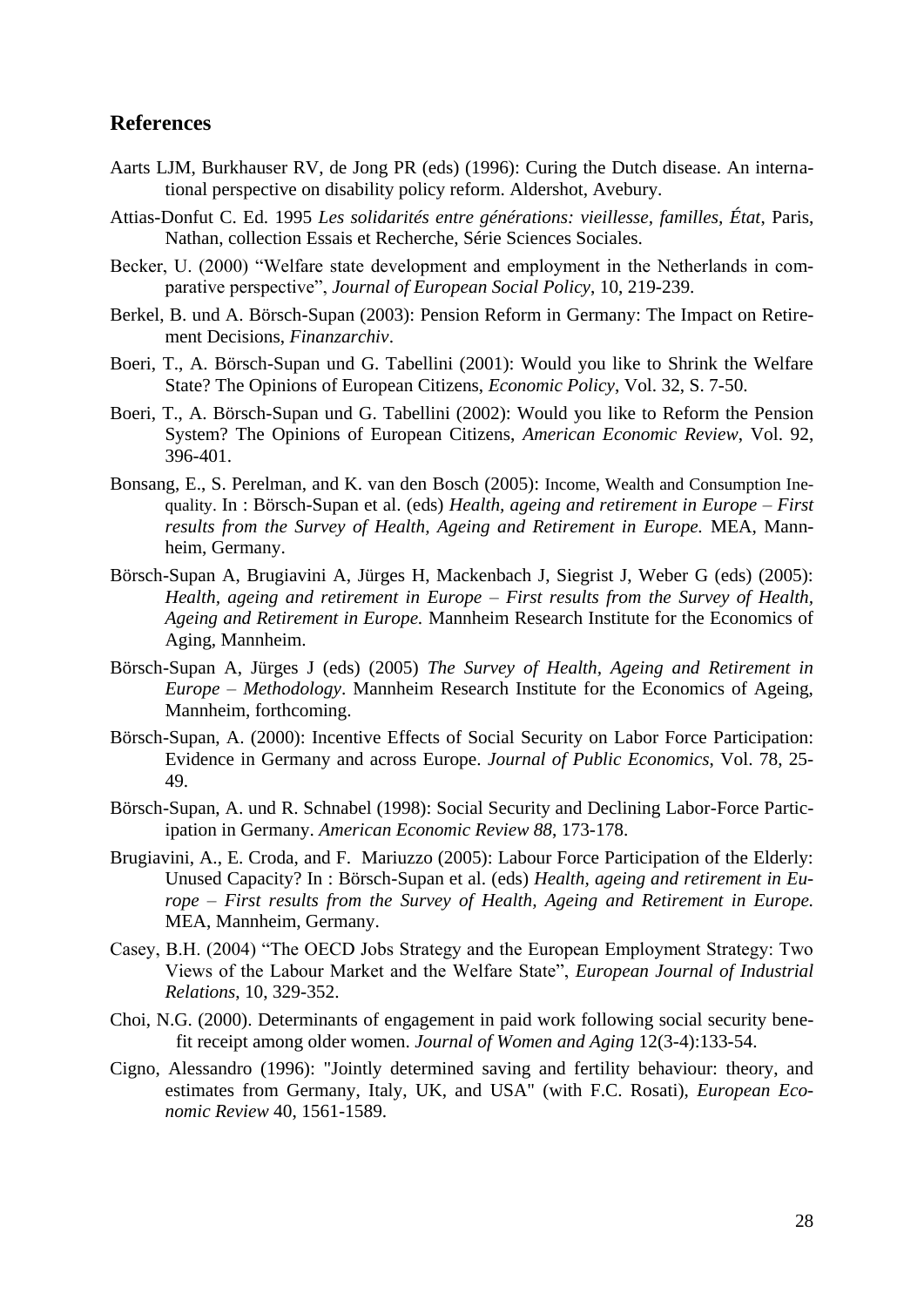- Daatland, S. O. and K. Herlofson (2003): Lost Solidarity or Changed Solidarity: A comparative European view of normative family solidarity. *Ageing and Society* 235:537-560.
- Dahl E. et al. (2005) Welfare state regimes and health inequalities. In: J. Siegrist and M. Marmot (eds.) *Social Inequalities in Health: New Evidence and Policy Implications*. Oxford: Oxford University Press (in press)
- Dewey ME, Prince MJ (2005): Mental health. In Börsch-Supan A, et al. (eds) *Health, ageing and retirement in Europe – First results from the Survey of Health, Ageing and Retirement in Europe*. Mannheim Research Institute for the Economics of Aging, Mannheim, pp. 108-117.
- Esping-Andersen, G. (1990): *The Three Worlds of Welfare Capitalism*, Princeton.
- Esping-Andersen, G. (1999): *Social Foundations of Postindustrial Economies*, Oxford.
- Esping-Andersen, G. (2003): *A welfare state for the 21st century.* In The Global Third Way Debate, ed. A. Giddens, 134-56, Polity: Oxford.
- Gornick, J.C., and J.A. Jacobs (1998), "Gender, the welfare state, and public employment: A comparative study of seven industrialized countries. *American Sociological Review,* 63, 688-710.
- Gruber, J., and D. Wise (Hrsg.) (1999): *Social Security and Retirement Around the World*, University of Chicago Press.
- Hayward MD, Zhang Z (2001) Demography of aging. In: Binstock RH, George LK (eds) Handbook of aging and the social sciences (5<sup>th</sup> ed.). Academic Press, San Diego, pp. 69–85.
- Hurd, M. and A. Kapteyn (2003). Health, wealth, and the role of institutions, *Journal of Human Resources* 38, 386-415.
- Jürges, H. (2005): Cross-Country Differences in General Health. In : Börsch-Supan et al. (eds) *Health, ageing and retirement in Europe – First results from the Survey of Health, Ageing and Retirement in Europe.* MEA, Mannheim, Germany.
- Kohli M, Rein M, Guillemard A-M, van Gunsteren H (eds) (1991) Time for retirement: Comparative studies of early exit from the labor force. Cambridge University Press, Cambridge.
- Künemund, H. and M. Rein. 1999. There is More to Receiving Than Needing: Theoretical Arguments and Empirical Explorations of Crowding In and Crowding Out. *Ageing and Society* 19:93-121.
- Lyberaki, A., and P. Tinios (2005): Poverty and Social Exclusion: A New Approach to an Old Issue. In : Börsch-Supan et al. (eds) *Health, ageing and retirement in Europe – First results from the Survey of Health, Ageing and Retirement in Europe.* MEA, Mannheim, Germany.
- Mackenbach, J., M. Avendano, K. Andersen-Ranberg, and A.R. Aro (2005): Socio-Economic Disparities in Physical Health in 10 European Countries. In : Börsch-Supan et al. (eds) *Health, ageing and retirement in Europe – First results from the Survey of Health, Ageing and Retirement in Europe*. MEA, Mannheim, Germany.
- WHO (2002) *Active ageing: A policy framework.* World Health Organization, Geneva.
- Wilke, C.B. (2006): Income levels of individuals aged 50 and older: Effective and comprehensive replacement rates based on the SHARE data. Mimeo, Mannheim Research Institute for the Economics of Aging, Mannheim, Germany.